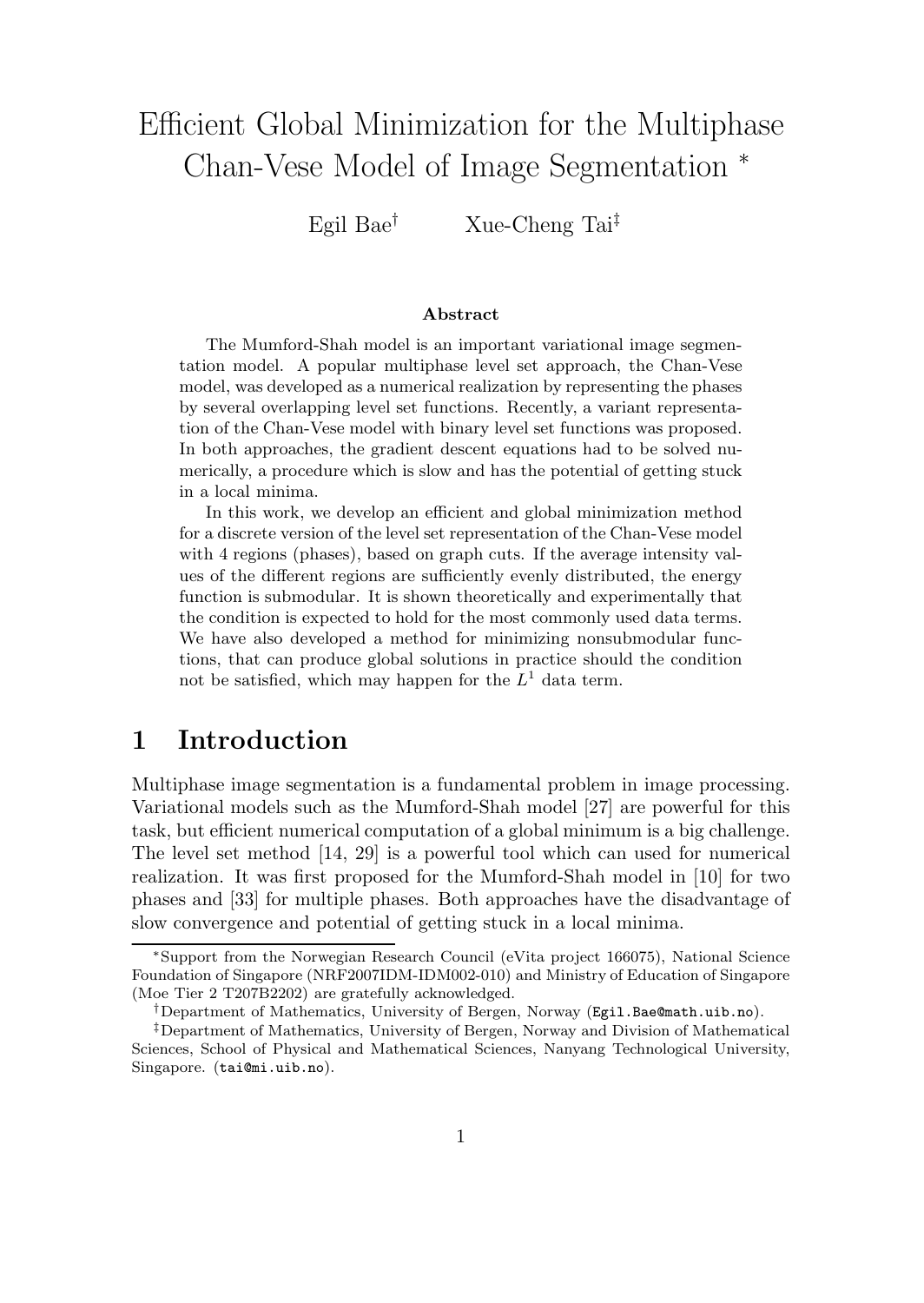Graph cuts from combinatorial optimization [15, 7, 16, 4, 20, 21, 3] is another technique which can perform image segmentation by minimizing certain discrete energy functions. In the recent years, the relationship between graph cuts and continuous variational problems have been much explored [5, 6, 12, 13]. It turns out graph cuts are very similar to the level set method, and can be used for many variational problems with the advantage of a much higher efficiency and ability to find global minima. It can be applied to the 2-phase Mumford-Shah model [11, 35], but for multiple phases it is probably not possible to find the exact, global minimum in polynomial time as this is an NP-hard problem. The usual approach to minimization problems with several regions is some heuristic method for finding an approximate, local minimum. Most popular in computer vision are the alpha-expansion and alpha-beta swap algorithms [7]. Recently, also convex formulations of the continuous multiphase problem have been made in [30, 23, 34] by relaxing the integrality constraint. A suboptimal solution is found by converting the real valued relaxed solution to an integral one (e.g. by thresholding).

In this paper we propose a method for globally and efficiently minimizing the energy in the Mumford-Shah model in the multiphase level set framework of Vese and Chan [33] by using binary level set functions as in [24]. Since the length term is slightly approximated in this framework, global minimization is not NP hard.

We will construct a graph such that the discrete variational problem can be minimized exactly by finding a minimum cut on the graph, provided the energy function is submodular. A sufficient condition on the data term is derived for when the energy is submodular. It is shown theoretically and experimentally that the condition is expected to hold for the most commonly used data term.

The submodularity of the energy function depends on how evenly the average intensity values of each region are distributed and may sometimes be violated under an  $L_1$  data fitting term. To handle these cases, we have developed a method for minimizing non-submodular functions with particular emphasis on this energy function. It is shown in experiments that the algorithm can efficiently compute global solutions in practice, but we cannot prove it will always do so (which would conflict with NP-hardness of the problem).

The global optimization framework applies if the average intensity values of each region are fixed. One can also simultaneously minimize with respect to the average intensities values, by an alternating algorithm as in [2]. Although a global minimum with respect to the average intensities is not guaranteed, such an algorithm is much more robust to initialization.

Note that in contrast to alpha-expansion and alpha-beta swap, the approximation is done in the model rather than in the minimization method. Our approach only requires to find a minimum cut on a graph once, while alpha expansion and alpha-beta swap need to iteratively solve a sequence of minimum cut problems. By analyzing the complexity it can be easily seen that our method is more efficient.

In this work we will focus fully on the case of 4 or less phases, but aim to generalize to more phases later. Nevertheless, these are important cases since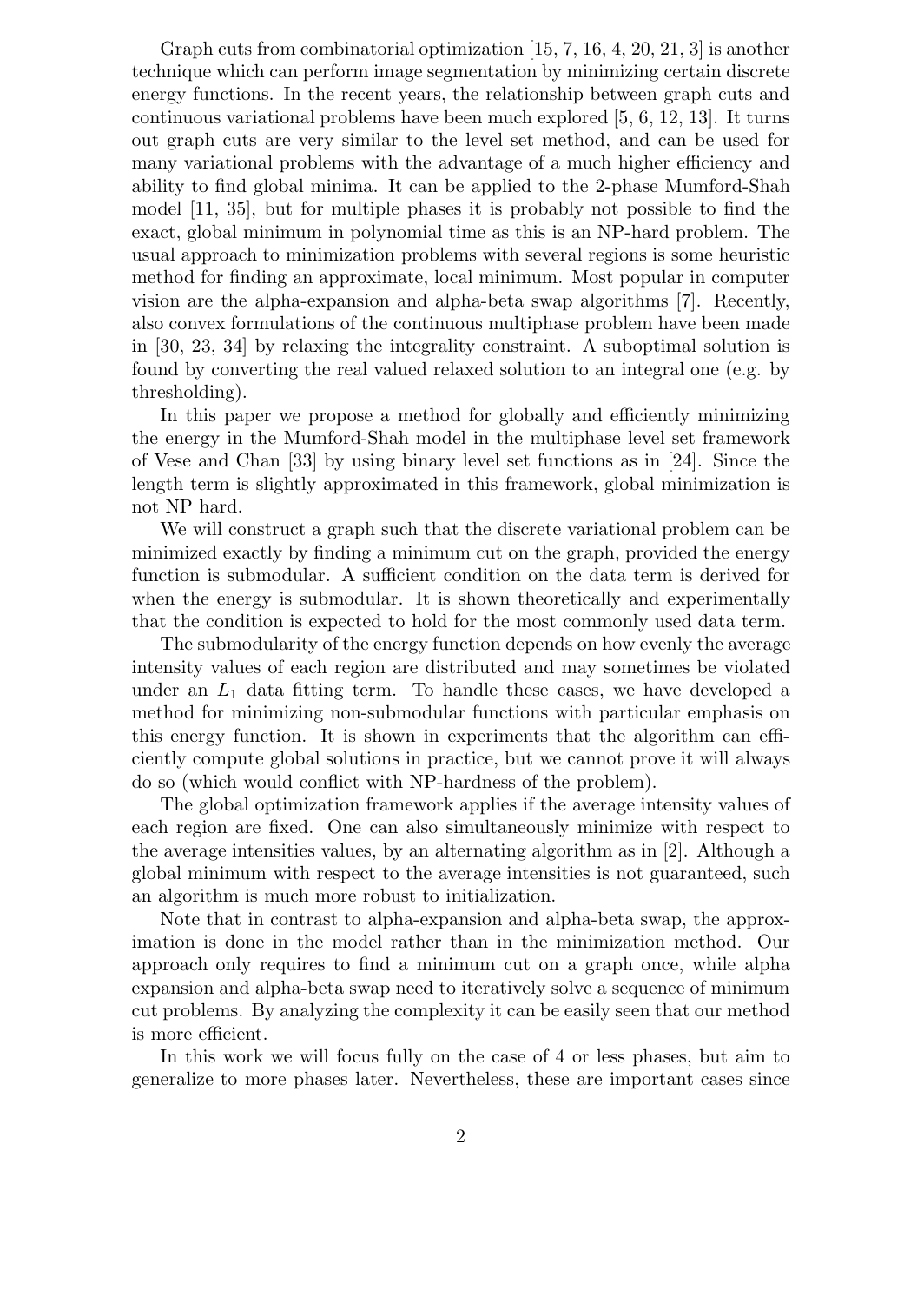by the four colour theorem, four phases in theory suffices to segment any 2D image. This can potentially be exploited in an algorithm in the future, by assigning different constant values to each disconnect component of the phases.

The paper is organized as follows: Section 1.1 reviews the Mumford-Shah model, the Chan-Vese model and the different level set representations. Section 2 presents the new global minimization approach for the multiphase Chan-Vese model. In Section 3 some theoretical analysis of the submodularity condition is presented. Section 4 presents algorithms for minimizing non-submodular energy functions.

Section 5 presents a local minimization approach for determining the average intensity values of the phases, while numerical experiments are presented in Section 6.

### **1.1 The Mumford-Shah model and its level set representation**

Image segmentation is the task of partitioning the image domain  $\Omega$  into a set of *n* meaningful disjoint regions  $\{\Omega_i\}_{i=1}^n$ . The Mumford-Shah model [27] is an established image segmentation model with a wide range of applications. An energy functional to be minimized is defined over the regions  $\{\Omega_i\}_{i=1}^n$ , and an approximation image u of the input image  $u_0$ . In an especially popular form, u is assumed to be constant within each region  $\Omega_i$ , in which case the model reads

$$
\min_{\{c_i\},\{\Omega_i\}} E_{MS}(\{c_i\},\{\Omega_i\}) = \sum_{i=1}^n \int_{\Omega_i} |c_i - u^0|^{\beta} dx + \sum_{i=1}^n \nu \int_{\partial\Omega_i} ds,\qquad(1)
$$

where  $\partial\Omega_i$  is the boundary of  $\Omega_i$ . The power  $\beta$  is usually chosen as  $\beta = 2$ . As a numerical realization, Chan and Vese [10, 33] proposed to represent the above functional with level set functions, and solve the resulting gradient descent equations numerically. For two phases  $(n = 2)$  the level set representation yielded the variational problem

$$
\min_{\phi, c_1, c_2} \nu \int_{\Omega} |\nabla H(\phi)| + \{H(\phi)|c_1 - u^0|^{\beta} + (1 - H(\phi))|c_2 - u^0|^{\beta}\} dx, \qquad (2)
$$

where  $H(\cdot): \mathbb{R} \to \mathbb{R}$  is the Heaviside function  $H(x) = 0$  if  $x < 0$  and  $H(x) = 1$  if  $x \geq 0$ . The multiphase case was handled by introducing more level set functions. By using  $m = \log_2(n)$  level set functions, denoted  $\phi^1, ..., \phi^m, n$  phases could be represented. An important special case is the representation of 4 phases by two level set functions  $\phi^1, \phi^2$ , as in Table 1. The energy functional could then be written

$$
\min_{\phi^1, \phi^2, c_1, \dots, c_4} E_{CV}(\phi^1, \phi^2, c_1, \dots, c_4) = \nu \int_{\Omega} |\nabla H(\phi^1)| + \nu \int_{\Omega} |\nabla H(\phi^2)| \tag{3}
$$

$$
+ \int_{\Omega} \{ H(\phi^1) H(\phi^2) | c_2 - u^0|^{\beta} + H(\phi^1) (1 - H(\phi^2)) | c_1 - u^0|^{\beta} \}
$$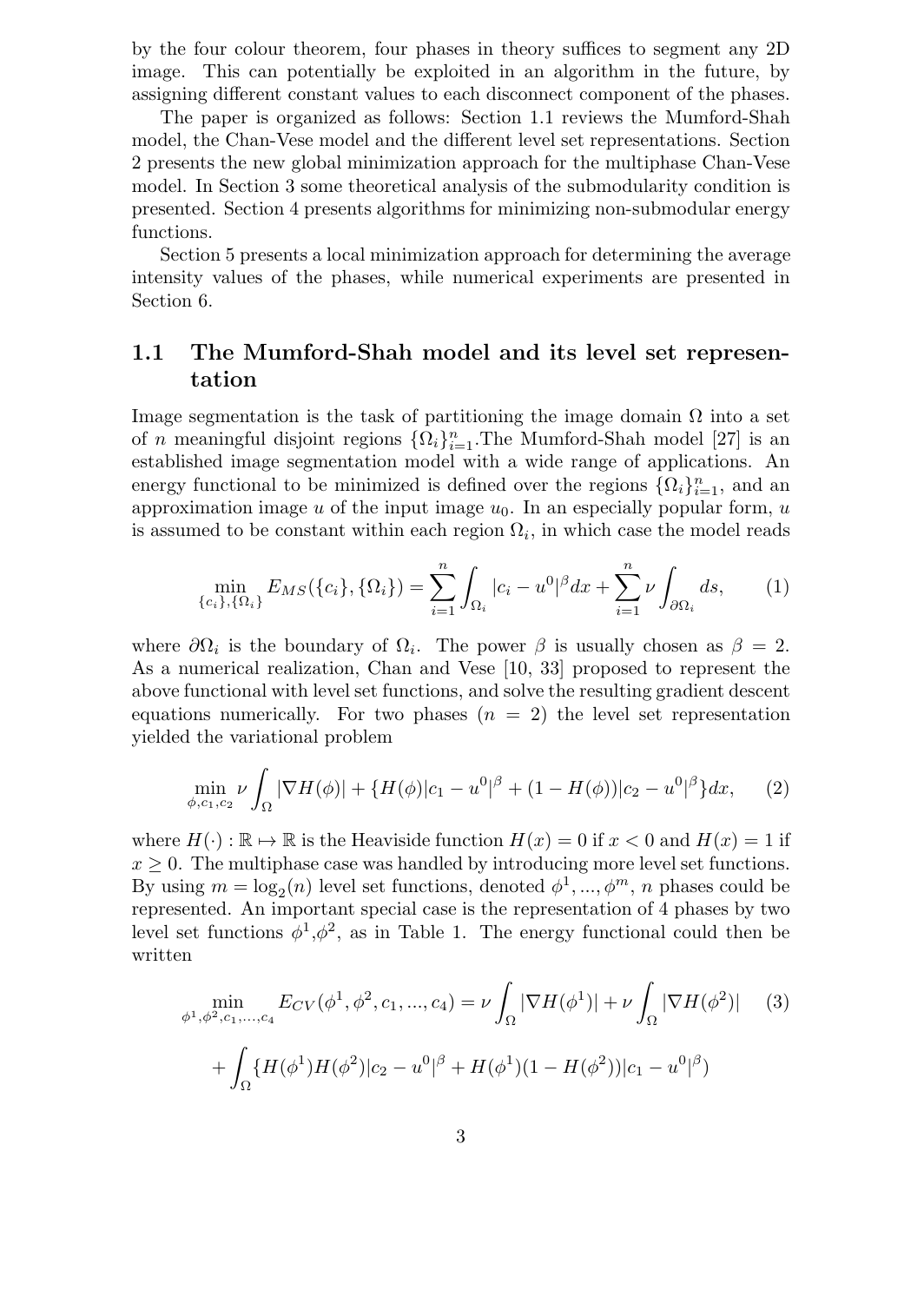|                                      | Traditional level set functions   Binary level set functions |                                    |
|--------------------------------------|--------------------------------------------------------------|------------------------------------|
| $x \in \text{phase 1 iff}$           | $\phi^1(x) > 0, \phi^2(x) < 0$                               | $\phi^1(x) = 1, \phi^2(x) = 0$     |
| $x \in \text{phase } 2 \text{ iff }$ | $\phi^1(x) > 0, \phi^2(x) > 0$                               | $\phi^{1}(x) = 1, \phi^{2}(x) = 1$ |
| $x \in \text{phase } 3 \text{ iff}$  | $\phi^1(x) < 0, \phi^2(x) < 0$                               | $\phi^{1}(x) = 0, \phi^{2}(x) = 0$ |
| $x \in \text{phase } 4 \text{ iff}$  | $\phi^1(x) < 0, \phi^2(x) > 0$                               | $\phi^1(x) = 0, \phi^2(x) = 1$     |

Table 1: Representation of four phases by traditional and binary level set functions (note: a little permutation compared to the original paper [33]).

$$
+(1-H(\phi^1))H(\phi^2)|c_4-u^0|^{\beta}dx+(1-H(\phi^1))(1-H(\phi^2))|c_3-u^0|^{\beta}\}dx.
$$

Note also that we have made a permutation in the interpretation of the phases compared to [33]. The energy is still exactly the same for all possible solutions. This permutation is crucial for making the corresponding discrete energy function submodular. Note also that the length term in (1) is slightly approximated, since some of the boundaries are counted twice. In fact there are a total of 6 types of boundaries between two different regions. In this model only two of them are counted twice, while the remaining 4 are counted once. This is very close to the ideal situation where each boundary is counted once.

The functional in the variational problem (3) is highly non-convex, even for fixed constant values  $c_1, ..., c_4$ . The traditional minimization approach of solving the gradient descent equations can therefore easily get stuck in a local minima. Furthermore, the numerical solution of the gradient descent PDEs is expensive computationally.

In [26, 24], the same multiphase model was formulated using binary level set functions  $\phi^1, \phi^2 \in D = {\phi | \phi : \Omega \mapsto \{0,1\}}$ , representing the phases as in Table 1. This resulted in the energy functional

$$
\min_{\phi^1, \phi^2 \in D, c_1, ..., c_4} E_{CV}(\phi^1, \phi^2, c_1, ..., c_4) = \nu \int_{\Omega} |\nabla \phi^1| dx + \nu \int_{\Omega} |\nabla \phi^2| dx + E^{data}(\phi^1, \phi^2),
$$
\n(4)

where

$$
E^{data}(\phi^1, \phi^2) = \int_{\Omega} {\{\phi^1 \phi^2 | c_2 - u^0|^\beta + \phi^1 (1 - \phi^2) | c_1 - u^0|^\beta \} }
$$
  
+(1 - \phi^1)\phi^2 | c\_4 - u^0|^\beta + (1 - \phi^1)(1 - \phi^2) | c\_3 - u^0|^\beta } dx.

The functional was written in a slightly different form in [26, 24], but is exactly equal to the above in case  $\phi^1$  and  $\phi^2$  are binary functions. The constraint D was represented by the polynomials  $K(\phi^1) = 0$  and  $K(\phi^2) = 0$ , where  $K(\phi) =$  $\phi(1-\phi)$ . Minimization of this constrained problem was carried out by the augmented lagrangian method. Since both the side constraints were non-convex, global minimization could not be guaranteed. Also, convergence was slow just as in the traditional level set approach. A similar approach could also be used for finding a local minimum with exact curve lengths [25].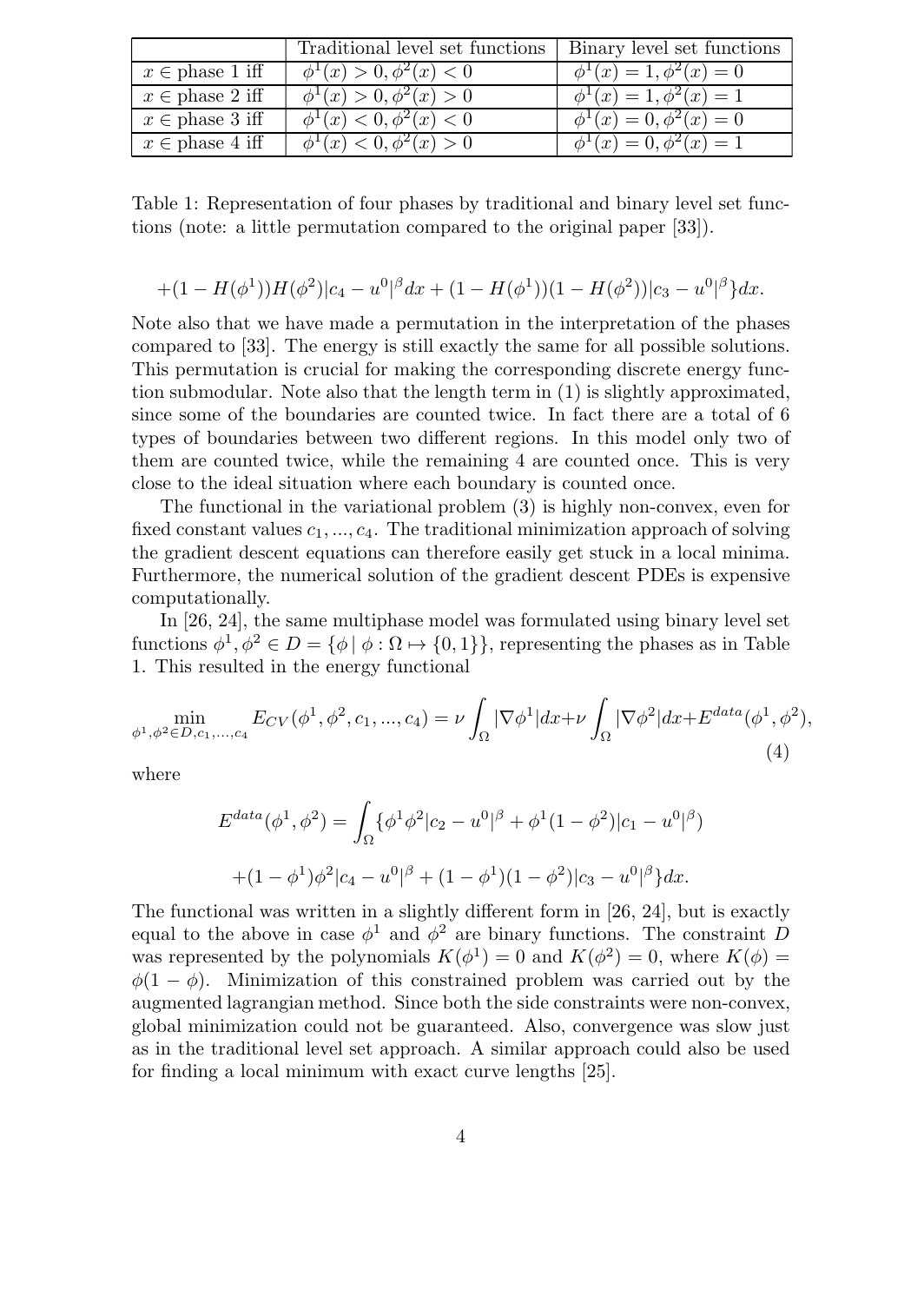Let us mention that a method often referred to as continuous graph cut can be used to globally minimize the Mumford Shah model in case of two phases. By letting  $\phi \in D$ , this model can be written

$$
\min_{\phi \in D, c_1, c_2} \nu \int_{\Omega} |\nabla \phi| dx + {\phi |c_1 - u^0|}^{\beta} + (1 - \phi)|c_2 - u^0|^\beta dx. \tag{5}
$$

The idea, presented in  $[28]$  is to relax the constraint D by the convex constraint  $D' = \{\phi | \phi : \Omega \mapsto [0,1]\}.$  It was shown that thresholding this solution at almost any threshold in  $(0, 1]$  yields the optimal solution within D. Since  $(5)$  is convex, this procedure would yield the globally optimal solution.

One might immediately think the same idea could be extended to the multiphase case by iteratively minimizing (4) for  $\phi^1$  and  $\phi^2$  in D' and finally threshold the results. However, since  $E^{data}(\phi^1, \phi^2)$  is not convex with respect to  $\phi^1$  and  $\phi^2$ , the minimization would not be global.

In general, discrete graph cut has the disadvantage of some metrication artifacts over continuous graph cuts. However, discrete graph cuts is faster and can elegantly be used for minimization problems with non-local operators. The method we propose can easily be generalized to minimize non-local measurements of the curve lengths as was done for two phases in [8].

In the next section we will propose a method which globally minimizes (4) for fixed constant values  $c_1, ..., c_4$ . This new approach is also shown to be very superior in terms of efficiency compared to gradient descent. We start by deriving a discretizatation of (4).

### **1.2 Discretization of energy functional**

Instead of discretizing the Euler-Lagrange equations, we will discretize the variational problem (4). In the next section we show how to minimize the resulting discrete energy function exactly by graph cuts. Let us first mention there are two variants of the total variation term. The isotropic variant, by using 2-norm

$$
TV_2(\phi) = \int_{\Omega} |\nabla \phi|_2 \, dx = \int_{\Omega} \sqrt{|\phi_{x_1}|^2 + |\phi_{x_2}|^2} \, dx \tag{6}
$$

and the anisotropic variant, by using 1-norm

$$
TV_1(\phi) = \int_{\Omega} |\nabla \phi|_1 dx = \int_{\Omega} |\phi_{x_1}| + |\phi_{x_2}| dx.
$$
 (7)

Only the anisotropic variant is graph representable and will be considered here. A more isotropic graph representable version can be obtained by splitting  $TV_1$ using the original gradient operator, and one rotated counterclockwise  $\pi/4$  radians

$$
TV_{1,\frac{\pi}{4}}(\phi) = \frac{1}{2} \int_{\Omega} \left\{ |\nabla \phi(x)|_1 + |R_{\frac{\pi}{4}} \nabla \phi(x)|_1 \right\} dx, \tag{8}
$$

where  $R_{\frac{\pi}{4}}\nabla$  is the gradient in the rotated coordinate system. It is also possible to create even more isotropic versions by considering more such rotations.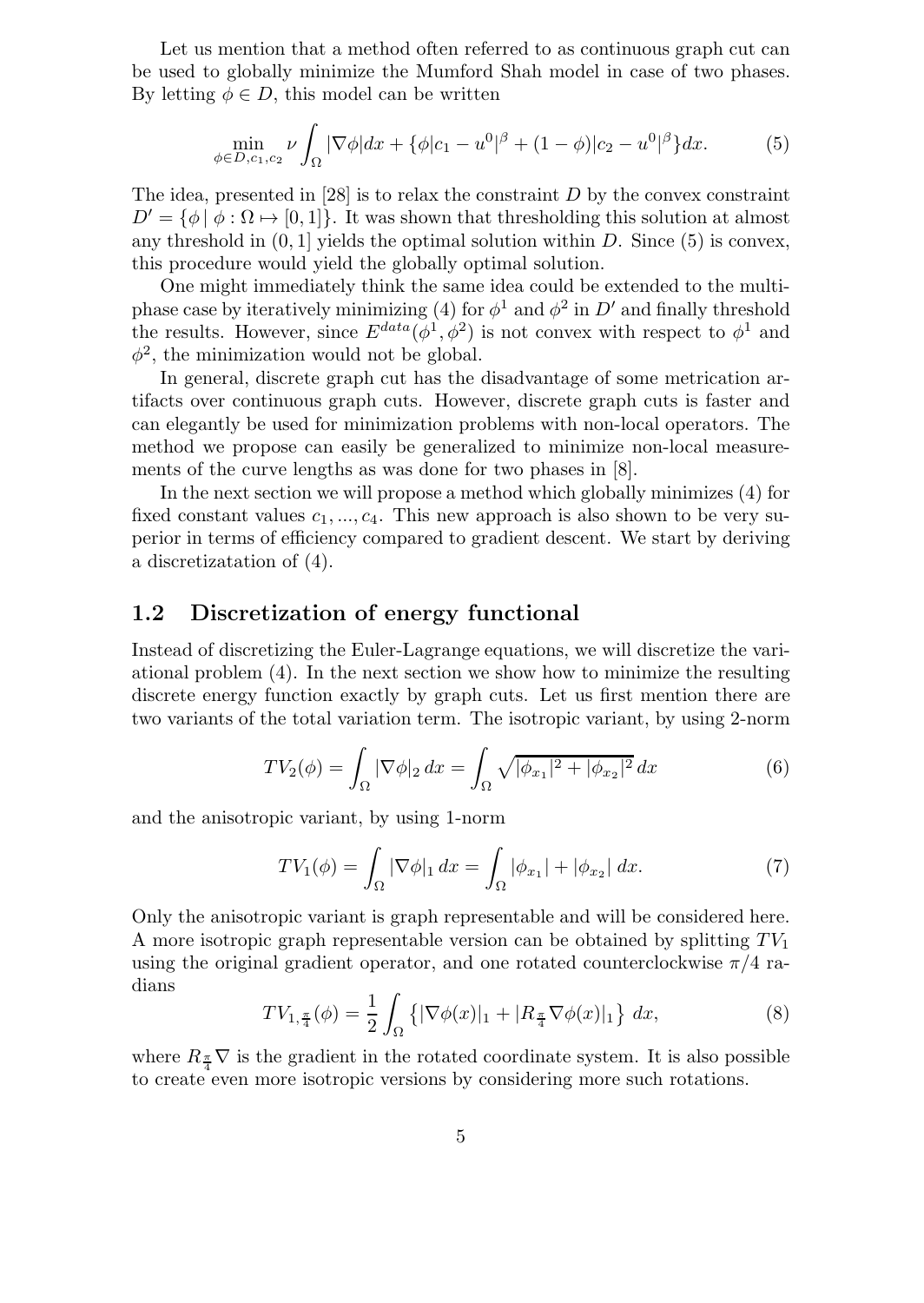Let  $\mathcal{P} = \{(i, j) \subset \mathbb{Z}^2\}$  denote the set of grid points. For each  $p = (i, j) \in \mathcal{P}$ , the neighborhood system  $\mathcal{N}_p^k \subset \mathcal{P}$  is defined as

$$
\mathcal{N}_p^4 = \{(i \pm 1, j), (i, j \pm 1)\} \cap \mathcal{P}
$$
  

$$
\mathcal{N}_p^8 = \{(i \pm 1, j), (i, j \pm 1), (i \pm 1, j \pm 1)\} \cap \mathcal{P}.
$$

The discrete energy function can be written

$$
\min_{\phi^1, \phi^2 \in D, c_1, ..., c_4} E_d(\phi^1, \phi^2, c_1, ..., c_4) = \nu \sum_{p \in \mathcal{P}} \sum_{q \in \mathcal{N}_p^k} w_{pq} |\phi_p^1 - \phi_q^1| + \nu \sum_{p \in \mathcal{P}} \sum_{q \in \mathcal{N}_p^k} w_{pq} |\phi_p^2 - \phi_q^2|
$$
\n
$$
+ \sum_{p \in \mathcal{P}} E_p^{data}(\phi_p^1, \phi_p^2),
$$
\n(9)

where

$$
E_p^{data}(\phi_p^1, \phi_p^2) = \{\phi_p^1 \phi_p^2 | c_2 - u_p^0|^\beta + \phi_p^1 (1 - \phi_p^2) | c_1 - u_p^0|^\beta \} + (1 - \phi_p^1) \phi_p^2 | c_4 - u_p^0|^\beta + (1 - \phi_p^1) (1 - \phi_p^2) | c_3 - u_p^0|^\beta \},
$$

and  $k = 4$  for  $TV_1$  and  $k = 8$  for  $TV_{1, \frac{\pi}{4}}$ . The weights  $w_{pq}$  are then given by  $w_{pq} =$  $\frac{4\delta^2}{k||p-q||_2}$ . Similar weights can also be derived from the Cauchy-Crofton formula of integral geometry as was done for two phases in [5]. It can furthermore be proved that as the mesh size decreases and the size of the neighborhood system increases, the minimizers of the discrete energy function converges to minimizers of the continuous energy functional.

## **2 Graph cut minimization**

We will show that the discrete problem (9) can be minimized globally by finding the minimum cut on a specially designed graph. This is possible provided the constant values  $c_1, ..., c_4$  are sufficiently evenly distributed. We show that such a distribution makes the discrete energy function sub-modular. Some analysis of the condition is given in Section 3, where it is argued it will be satisfied in practice for the most commonly used data terms. In Section 4, an algorithm is developed for minimizing non-submodular functions with particular emphasize on functions of the form (4).

### **2.1 Brief overview of graph cuts in computer vision**

Graph cut is a well known optimization problem. Due to a duality theorem by Ford and Fulkerson [22], there are several fast algorithms for this problem. It was introduced as a computer vision tool by Greig et. al. [16] in connection with markov random fields [15] and has later been studied by Kolmogorov et. al.  $[4, 20]$ . Its applications range from stereo vision [19], segmentation [3, 17, 35, 11] to noise removal [12, 13, 9].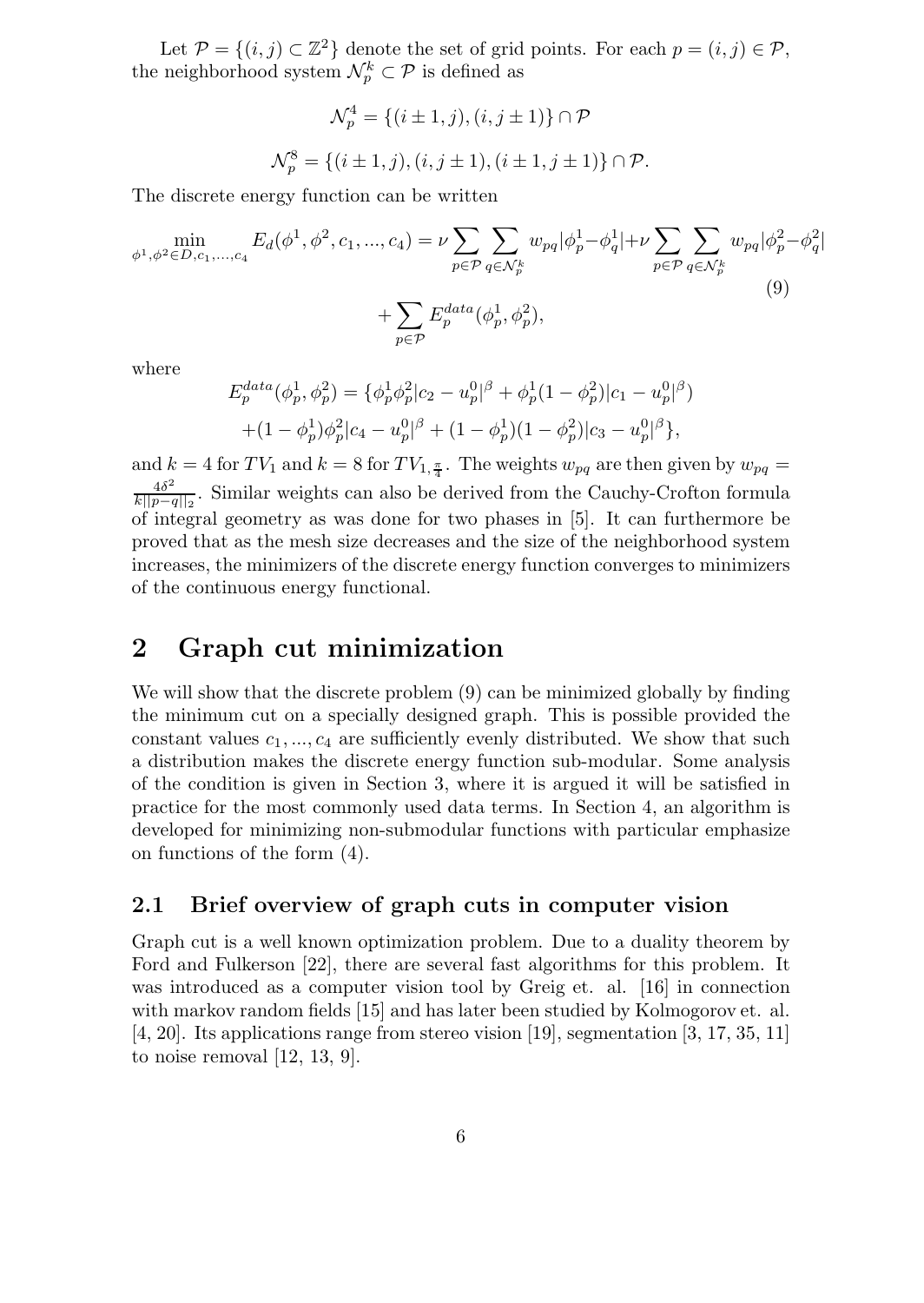A graph  $\mathcal{G} = (\mathcal{V}, \mathcal{E})$  is a set of vertices V and a set of edges  $\mathcal{E}$ . We let  $(a, b)$ denote the directed edge going from vertex a to vertex b, and let  $c(a, b)$  denote the capacity/cost/weight on this edge. In the graph cut scenario there are two distinguished vertices in V, called the source  $\{s\}$  and the sink  $\{t\}$ . A cut on G is a partitioning of the vertices V into two disjoint connected sets  $(\mathcal{V}_s, \mathcal{V}_t)$  such that  $s \in V_s$  and  $t \in V_t$ . The cost of the cut is defined as

$$
c(\mathcal{V}_s, \mathcal{V}_t) = \sum_{(i,j) \in \mathcal{E} \text{ s.t. } i \in \mathcal{V}_s, j \in \mathcal{V}_t} c(i,j).
$$

A flow f on G is a function  $f : \mathcal{E} \mapsto \mathbb{R}$ . For a given flow, the residual capacities are defined as  $R(e) = c(e) - f(e) \,\forall e \in \mathcal{E}$ . The max flow problem is to find maximum amount of flow that can be pushed from  $\{s\}$  to  $\{t\}$ , under flow conservation constraint at each vertex. The theorem of Ford and Fulkerson says this is the dual to the problem of finding the cut of minimum cost on  $\mathcal{G}$ , the mincut problem. Therefore, efficient algorithms for finding max-flow, such as the augmented paths method [22] can be used for finding minimum cuts in graphs. An efficient implementation of this algorithm specialized for image processing problems can be found in [4]. This algorithm, which is available on-line has been used in our experiments.

In computer vision this has been exploited for minimizing energy functions of the form

$$
\min_{x \in \{0,1\}^m} E(x) = \sum_i E^i(x_i) + \sum_{i < j} E^{i,j}(x_i, x_j).
$$

Typically,  $i = 1, ..., m$  denotes the set of grid points and x contains one binary variable for each grid point. In order to be representable as a cut on a graph, it is required that the energy function is submodular (or regular) [20, 15], i.e.

$$
E^{i,j}(0,0) + E^{i,j}(1,1) \le E^{i,j}(0,1) + E^{i,j}(1,0), \quad \forall i < j
$$

### **2.2 Graph construction**

Observe that the energy function  $E$  is composed of pairwise interaction terms between binary variables. Such energy functions can be minimized exactly via graph cuts, provided the pairwise interaction potentials are submodular [20, 15]. In particular, this requires the data term to satisfy

$$
E_p^{data}(1,1) + E_p^{data}(0,0) \le E_p^{data}(1,0) + E_p^{data}(0,1)
$$
\n(10)

We will construct a graph  $G$  such that there is a one-to-one correspondence between cuts on G and the level set functions  $\phi^1$  and  $\phi^2$ . Furthermore, the minimum cost cut will correspond to the level set functions  $\phi^1$  and  $\phi^2$  minimizing the energy (9).

$$
\min_{(\mathcal{V}_s, \mathcal{V}_t)} c(\mathcal{V}_s, \mathcal{V}_t) = \min_{\phi^1, \phi^2} E_d(\phi^1, \phi^2, c_1, ..., c_4) + \sum_{p \in \mathcal{P}} \sigma_p.
$$
 (11)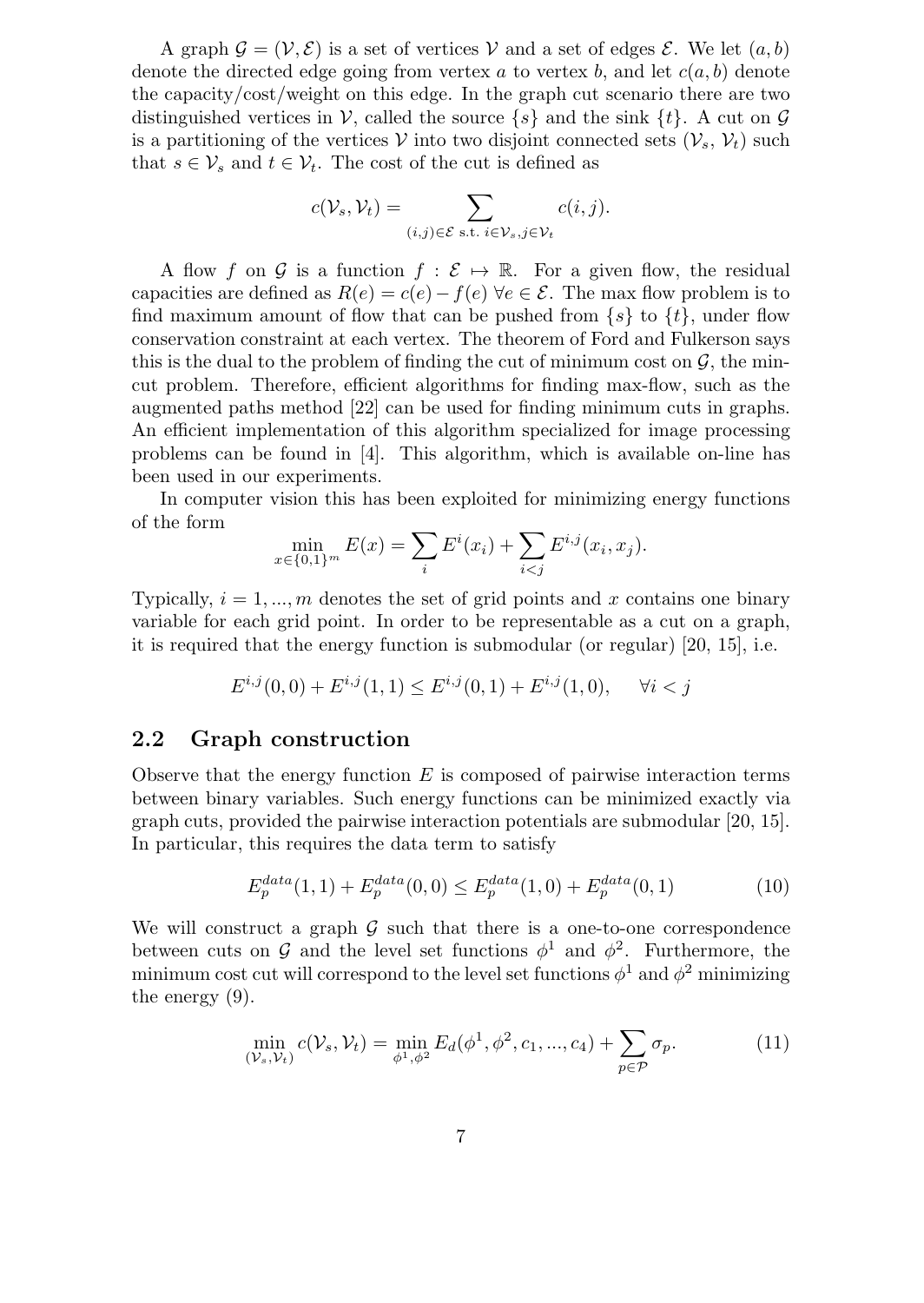

Figure 1: (a) The graph corresponding to the data term at one grid point  $p$ . (b) A sketch of the graph corresponding to the energy function of a 1D signal of two grid points  $p$  and  $q$ , red: data edges, blue: regularization edges.

where  $\sigma_p \in \mathbb{R}$  are fixed for each  $p \in \mathcal{P}$ . In the graph, two vertices are associated to each grid point  $p \in \mathcal{P}$ . They are denoted  $v_{p,1}$  and  $v_{p,2}$ , and correspond to each of the level set functions  $\phi^1$  and  $\phi^2$ . Hence the set of vertices is formally defined as

$$
\mathcal{V} = \{v_{p,i} \mid p \in \mathcal{P}, i = 1, 2\} \cup \{s\} \cup \{t\}.
$$
 (12)

The edges are constructed such that the relationship (11) is satisfied. We begin with the edges constituting the data term of (9). For each grid point  $p \in \mathcal{P}$  they are defined as

$$
\mathcal{E}_D(p) = (s, v_{p,1}) \cup (s, v_{p,2}) \cup (v_{p,1}, t) \cup (v_{p,2}, t) \cup (v_{p,1}, v_{p,2}) \cup (v_{p,2}, v_{p,1}). \tag{13}
$$

The set of all data edges are denoted  $\mathcal{E}_D$  and defined as  $\cup_{p \in \mathcal{P}} \mathcal{E}_D(p)$ . The edges corresponding to the regularization term are defined as

$$
\mathcal{E}_R = \{ (v_{p,1}, v_{q,1}), (v_{p,2}, v_{q,2}) \,\forall p, q \subset \mathcal{P} \text{ s.t.} q \in \mathcal{N}_p^k \}. \tag{14}
$$

For any cut  $(V_s, V_t)$ , the corresponding level set functions are defined by

$$
\phi_p^1 = \begin{cases} 1 & \text{if } v_{p,1} \in V_s, \\ 0 & \text{if } v_{p,1} \in V_t, \end{cases} \qquad \phi_p^2 = \begin{cases} 1 & \text{if } v_{p,2} \in V_s, \\ 0 & \text{if } v_{p,2} \in V_t. \end{cases} \tag{15}
$$

Weights are assigned to the edges such that the relationship (11) is satisfied. Weights on the regularization edges are simply given by

$$
c(v_{p,1}, v_{q,1}) = c(v_{q,1}, v_{p,1}) = c(v_{p,2}, v_{q,2}) = c(v_{q,2}, v_{p,2}) = \nu w_{pq}, \qquad \forall p \in \mathcal{P}, q \in \mathcal{N}_p^k.
$$
\n(16)

We now concentrate on the weights on data edges  $\mathcal{E}_D$ . For grid point  $p \in \mathcal{P}$ , let

$$
A(p) = c(v_{p,1}, t), B(p) = c(v_{p,2}, t), C(p) = c(s, v_{p,1}),
$$
  

$$
D(p) = c(s, v_{p,2}), E(p) = c(v_{p,1}, v_{p,2}), F(p) = c(v_{p,2}, v_{p,1}).
$$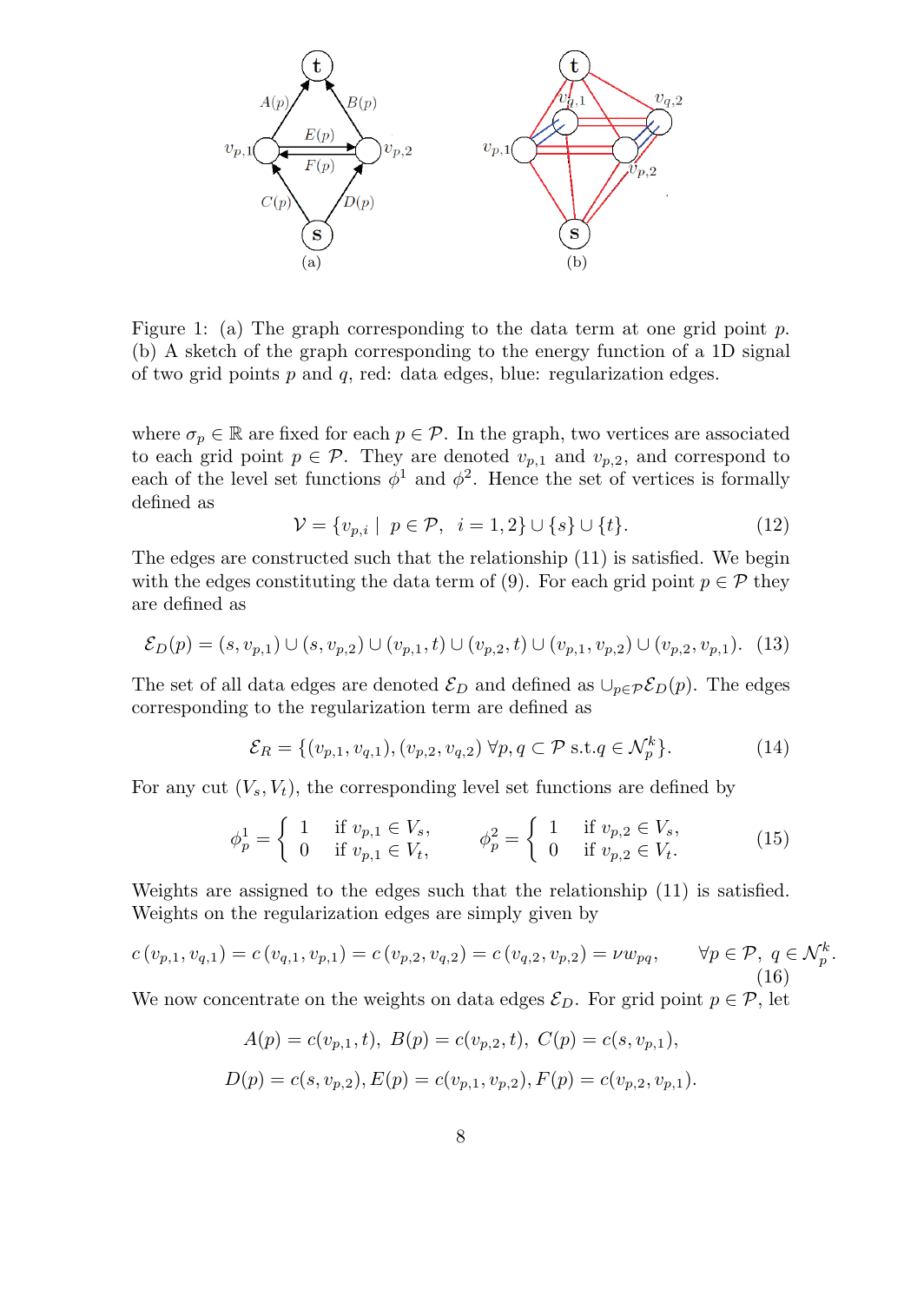In Figure 1(a) the graph corresponding to an image of one pixel  $p$  is shown. It is clear that these weights must satisfy

$$
\begin{cases}\nA(p) + B(p) &= |c_2 - u_p^0|^\beta + \sigma_p \\
C(p) + D(p) &= |c_3 - u_p^0|^\beta + \sigma_p \\
A(p) + E(p) + D(p) &= |c_1 - u_p^0|^\beta + \sigma_p \\
B(p) + F(p) + C(p) &= |c_4 - u_p^0|^\beta + \sigma_p\n\end{cases}
$$
\n(17)

This is a non-singular linear system for the weights  $A(p), B(p), C(p), D(p), E(p), F(p)$ . Negative weights are not allowed. By choosing  $\sigma_n$  large enough there will exist a solution with  $A(p), B(p), C(p), D(p) \geq 0$ . However, the requirement  $E(p), F(p) \geq 0$  implies that

$$
|c_1 - u_p^0|^\beta + |c_4 - u_p^0|^\beta = A(p) + B(p) + C(p) + D(p) + E(p) + F(p) - 2\sigma_p
$$
  
\n
$$
\ge A(p) + B(p) + C(p) + D(p) - 2\sigma_p = |c_2 - u_p^0|^\beta + |c_3 - u_p^0|^\beta.
$$

This condition must hold for all grid points  $p \in \mathcal{P}$ , which is exactly the submodular condition (10). Hence, the following condition on the constant values  $c_1, ..., c_4$  must be satisfied

$$
|c_2 - I|^{\beta} + |c_3 - I|^{\beta} \le |c_1 - I|^{\beta} + |c_4 - I|^{\beta}, \quad \forall I \in [0, L],
$$
 (18)

where  $L$  is the maximum intensity value.

A detailed analysis of the condition (18) is given in Section 3.

Assuming (18) holds, the linear system (17) has infinitely many solutions. It was shown in [20] that at most three edges are required for representing a general submodular term of two binary variables. Therefore, it is possible to pick a solution such that at least three of the weights  $A(p), B(p), C(p), D(p), E(p), F(p)$ in  $\mathcal{E}_D(p)$  become zero for each  $p \in \mathcal{P}$ . The construction of the solution is as follows

$$
A(p) = \max\{|c_2 - u_p^0|^\beta - |c_4 - u_p^0|^\beta, 0\},\tag{19}
$$

$$
C(p) = \max\{|c_4 - u_p^0|^\beta - |u_p^0 - c_2|^\beta, 0\}
$$
 (20)

$$
B(p) = \max\{|c_4 - u_p^0|^\beta - |c_3 - u_p^0|^\beta, 0\},\tag{21}
$$

$$
D(p) = \max\{|c_3 - u_p^0|^\beta - |c_4 - u_p^0|^\beta, 0\},\tag{22}
$$

$$
E(p) = |c_1 - u_p^0|^\beta + |c_4 - u_p^0|^\beta - |c_2 - u_p^0|^\beta - |c_3 - u_p^0|^\beta, \quad F(p) = 0.
$$
 (23)

The value  $\sigma_p$  is given implicitly by this solution.

Therefore, by analyzing the complexity of the method in the augmented paths framework, it is easily seen that the computational cost is equal to the cost of one single iteration of the alpha expansion method.

Note finally that three phase segmentation is a special case that can be handled by putting infinite cost to one of the four possible solutions, i.e.  $E(p)$  $\infty$  or  $F(p) = \infty$ .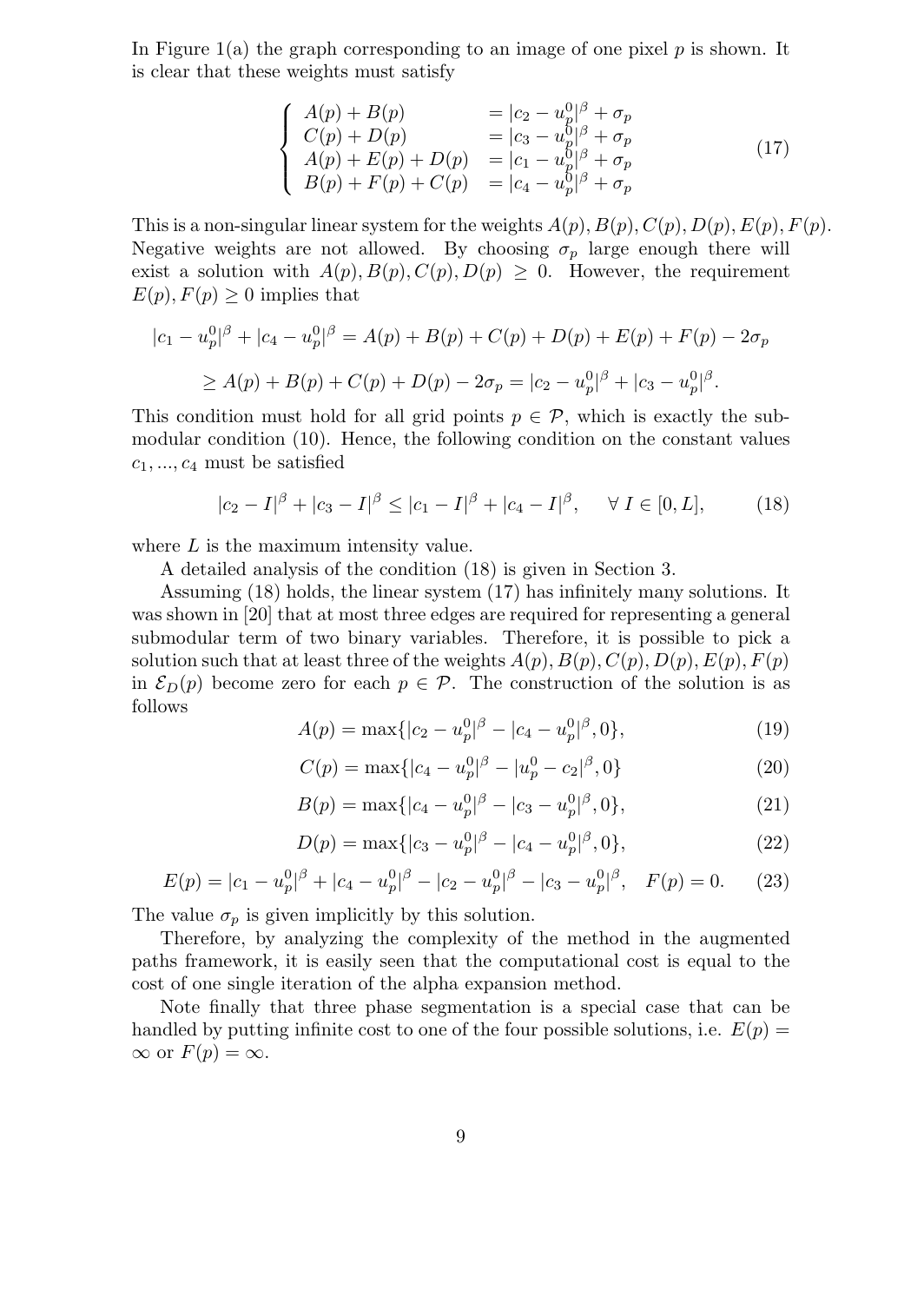

Figure 2: (a), (b) and (c) distributions of **c** which makes energy function submodular for all  $\beta$ . (d) distribution of **c** which may make energy function nonsubmodular for small  $\beta$ 

## **3 Analysis of submodular condition**

The condition (18) says something about how evenly  ${c_i}_{i=1}^4$  are distributed. First we characterize situations for which (10) is always satisfied.

**Proposition 1.** Let  $0 \leq c_1 < c_2 < c_3 < c_4$ . (18) is satisfied for all  $I \in$  $\left[\frac{c_2-c_1}{2}, \frac{c_4-c_3}{2}\right]$  for any  $\beta \ge 1$ .

**Proposition 2.** Let  $0 \leq c_1 \leq c_2 \leq c_3 \leq c_4$ . (18) is satisfied for any  $\beta \geq 1$  if  $c_2 - c_1 = c_4 - c_3.$ 

Further, it can be observed that (18) becomes less strict as  $\beta$  increases, as the next two results show.

**Proposition 3.** Let  $0 \leq c_1 < c_2 < c_3 < c_4$ . If (18) is satisfied for some  $\beta \geq 1$ , then (10) is satisfied for all powers  $\alpha \geq \beta$ .

**Proposition 4.** Let  $0 \leq c_1 < c_2 < c_3 < c_4$ . There exists a  $\mathcal{B} \in \mathbb{N}$  such that (18) is satisfied for any  $\beta > \mathcal{B}$ .

In fact we have observed that for  $\beta = 2$ , (18) is always satisfied in practice for optimal constant values.

Figure 2 shows examples where the condition is satisfied and may fail. Prop. 3 is illustrated in Figure 2 (b) and (c). Figure 2 (d) shows the only possibility in which (18) may be violated, i.e.  $c_1, c_2, c_3$  are clustered compared to  $c_4$  (the symmetrical version would also be a problem). However, the model (4) will disfavor solutions where the constants are clustered. Experiments will demonstrate that under  $L^2$  data fidelity (18) is always satisfied for optimal values of **c**. Under  $L^1$ data fidelity, it may be more easily violated.

In case (18) does not hold at some  $p \in \mathcal{P}$ , the energy function is nonsubmodular. Not only does this mean it cannot in general be minimized by graph cut. It also implies the minimization problem is NP-hard, hence no algorithm exist that can solve the problem in polynomial time (unless  $P = NP$ ).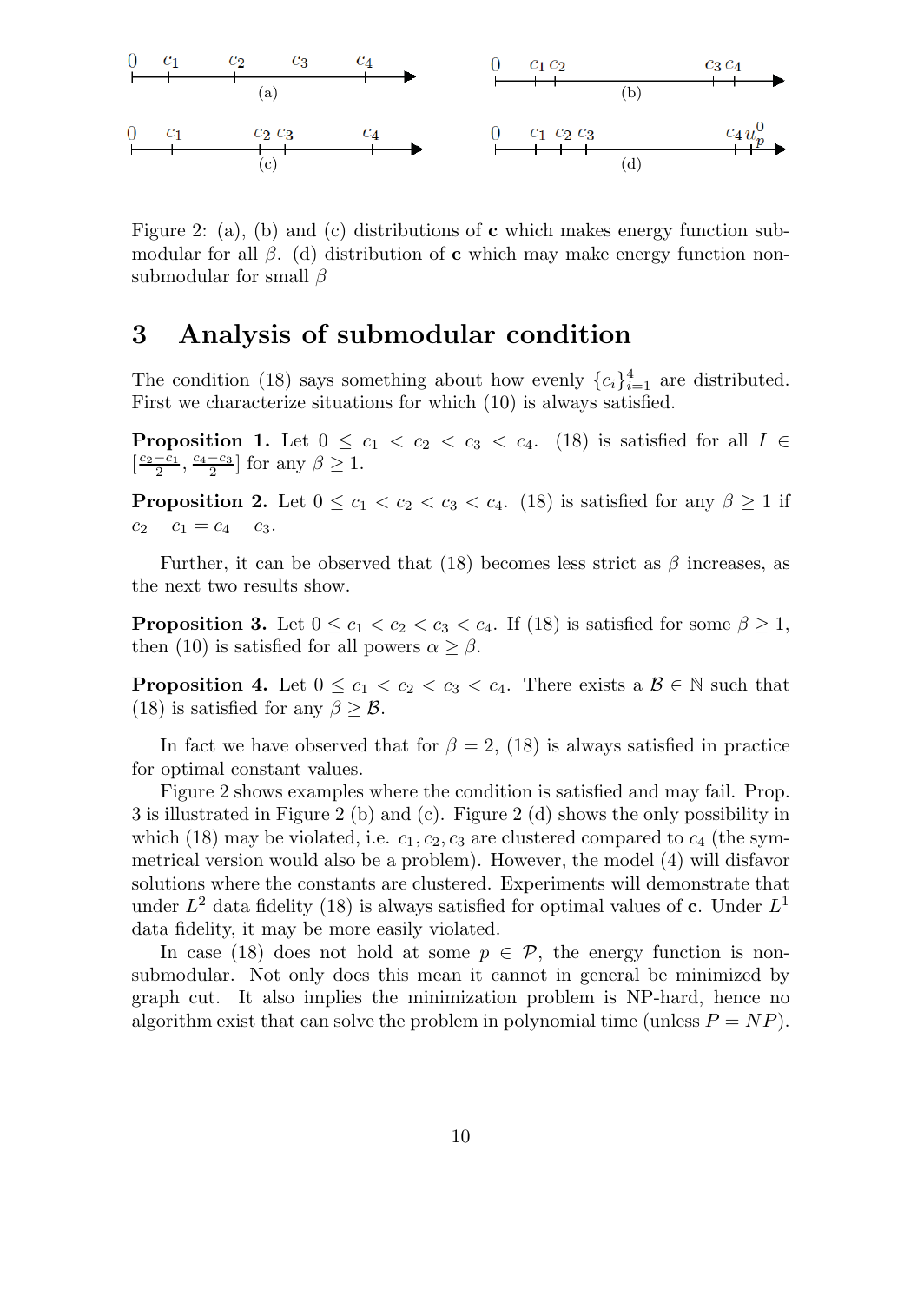# **4 Minimization of non-submodular energy functions**

Assume that the submodularity condition (18) is not satisfied. We will develop a method for minimizing non-submodular energy functions with particular emphasize on energy functions of the form (9). The algorithm cannot be guaranteed to always find a global solution, but works well in practice. Minimization of non-submodular functions via graph cuts has been investigated previously, see [18] for a review. The usual idea is to develop a method for determining most of the variables, while leaving some of the variables undetermined. We instead aim to determine all the variables. Even when (18) does not hold, the energy function is "almost submodular", which we believe explains why the following very efficient algorithms work so well in practice.

Assume that

$$
|c_2 - u_p^0|^{\beta} + |c_3 - u_p^0|^{\beta} > |c_1 - u_p^0|^{\beta} + |c_4 - u_p^0|^{\beta},
$$

for some  $p \in \mathcal{P}$ . In this case the linear system (17) has a solution only if either  $E(p) < 0$  or  $F(p) < 0$ , in which case one of the edges,  $(v_{p,1}, v_{p,2})$  or  $(v_{p,2}, v_{p,1}),$ will have negative weight. In order to construct the solution we consider two cases. If  $u_p^0 > c_3$ , then

$$
E(p) = |c_1 - u_p^0|^\beta + |c_4 - u_p^0|^\beta - |c_2 - u_p^0|^\beta - |c_3 - u_p^0|^\beta, \quad F(p) = 0 \tag{24}
$$

$$
A(p) = \max\{|c_2 - u_p^0|^{\beta} - |c_4 - u_p^0|^{\beta}, 0\} - E(p),\tag{25}
$$

$$
C(p) = \max\{|c_4 - u_p^0|^\beta - |u_p^0 - c_2|^\beta, 0\} - E(p),\tag{26}
$$

$$
B(p) = \max\{|c_4 - u_p^0|^{\beta} - |c_3 - u_p^0|^{\beta}, 0\} - E(p),\tag{27}
$$

$$
D(p) = \max\{|c_3 - u_p^0|^{\beta} - |c_4 - u_p^0|^{\beta}, 0\} - E(p),\tag{28}
$$

in which case  $E(p) < 0$ . If  $u_p^0 < c_2$ , then

$$
F(p) = |c_1 - u_p^0|^\beta + |c_4 - u_p^0|^\beta - |c_2 - u_p^0|^\beta - |c_3 - u_p^0|^\beta, \quad E(p) = 0 \tag{29}
$$

$$
A(p) = \max\{|c_1 - u_p^0|^\beta - |c_3 - u_p^0|^\beta, 0\} - F(p),\tag{30}
$$

$$
C(p) = \max\{|c_3 - u_p^0|^\beta - |u_p^0 - c_1|^\beta, 0\} - F(p),\tag{31}
$$

$$
B(p) = \max\{|c_2 - u_p^0|^{\beta} - |c_1 - u_p^0|^{\beta}, 0\} - F(p),\tag{32}
$$

$$
D(p) = \max\{|c_1 - u_p^0|^\beta - |c_2 - u_p^0|^\beta, 0\} - F(p),\tag{33}
$$

in which case  $F(p) < 0$ . By Prop 1, the condition holds whenever  $u_p^0 \in [c_2, c_3]$ . In this section we let  $G$  denote the graph with data edges set according to (24)-(33) (some of which may be negative) and regularization edges set to (16).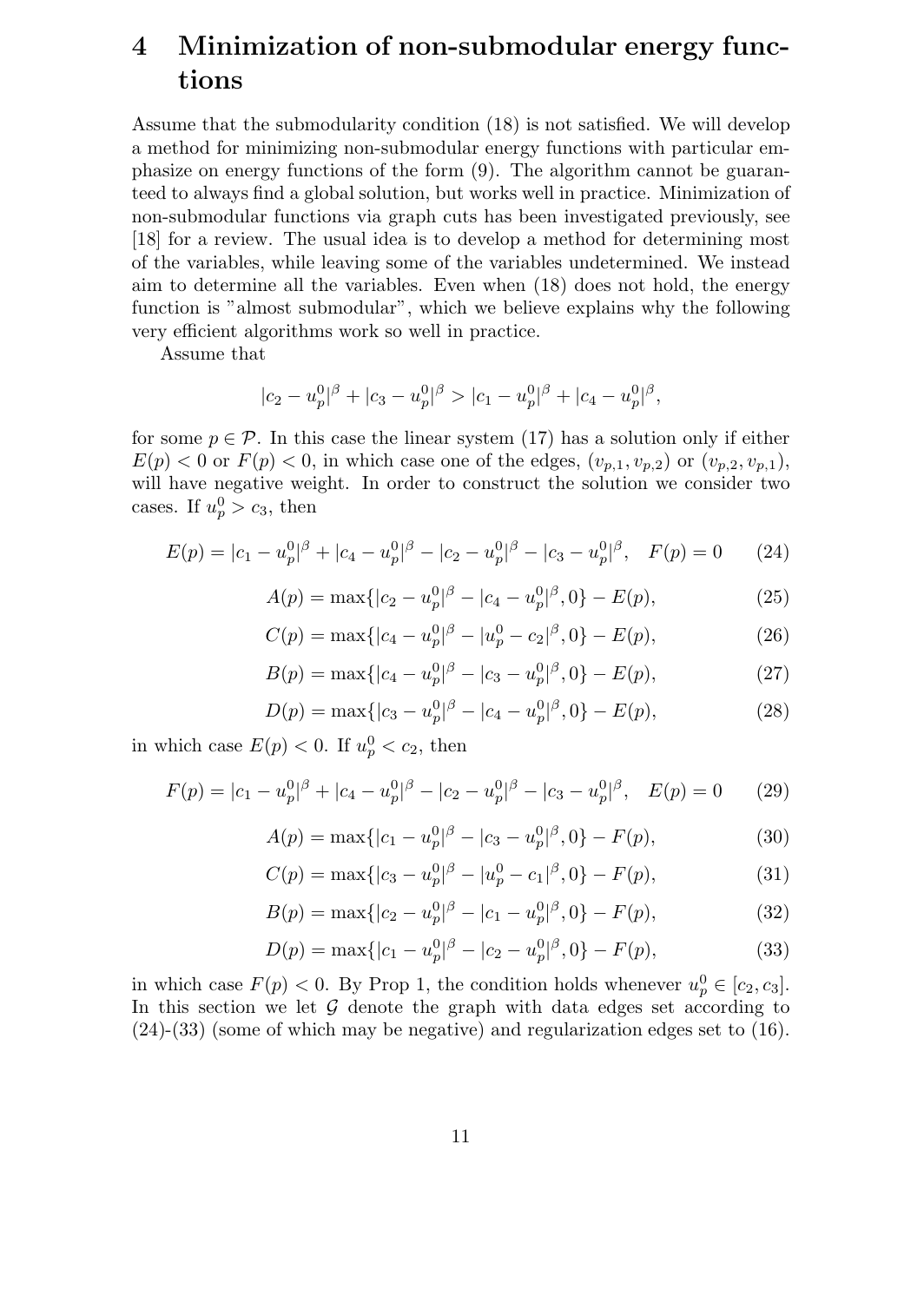### **4.1 Truncation of non-submodular terms**

It is difficult to interpret what is physically meant by max flow on a graph with negative edge weights. The concept of min-cut, on the other hand, certainly have a meaning even if some of the edges have negative weight. If all the edges have negative weight, the min-cut problem becomes equivalent to the max-cut problem on a graph with negated edge weights. The first step of the method finds a good feasible solution, and therefore also a good upper bound on the objective function (9). It seems that most often this feasible solution is in fact the optimal solution. All edges with negative weight will be removed, resulting in a new graph  $\overline{G}$ . It has been observed in [31] that removing negative edges, often called truncation, can be effective in minimizing non-submodular functions. We will see that this applies especially well to our energy function. Furthermore, we will derive a criterion for when the minimum cut on the graph with removed edges of negative weight is also a minimum cut on the original graph with negative edge weights.

Let  $\overline{\mathcal{G}}$  be the graph identically to  $\mathcal{G}$  except that all edges of negative weight are removed. The minimum cut on  $\overline{G}$  can be easily computed by max-flow. As discussed in the previous section, the condition (18) may only be violated if  $c_1, c_2, c_3$  are close to each other compared to  $c_4$  and  $u_p^0$  at  $p \in \mathcal{P}$  is close to  $c_4$ . Measured by the data term, the worst assignment of  $p$  is to phase 1, which has the cost  $|c_1 - u_p^0|$ . By removing the edge with negative weight  $E(p) < 0$ , the cost of this assignment becomes even higher  $|c_1 - u_p^0|^\beta - E(p)$ . Alternatively, if  $c_2, c_3, c_4$  are close to each other compared to  $c_1$  and  $u_p^0$  is close to  $c_1$  then  $F(p) < 0$ . By removing the edge with negative weight, the cost of the worst assignment of  $u_p^0$  becomes higher  $|c_4 - u_p^0|^\beta - F(p)$ . We therefore expect minimum cuts on  $\overline{\mathcal{G}}$  to be almost identical to minimum cuts on  $\mathcal{G}$ . Define the sets

$$
\mathcal{P}^1 = \{ p \in \mathcal{P} \mid E(p) < 0, F(p) \ge 0 \},
$$
\n
$$
\mathcal{P}^2 = \{ p \in \mathcal{P} \mid F(p) < 0, E(p) \ge 0 \},
$$

consisting of all  $p \in \mathcal{P}$  for which either  $E(p) < 0$  or  $F(p) < 0$ .

Assume the maximum flow has been computed on  $\overline{\mathcal{G}}$ , let  $R_A(p), R_B(p), R_C(p), R_D(p)$ denote the residual capacities on the edges  $(v_{p,1}, t), (v_{p,2}, t), (s, v_{p,1}), (s, v_{p,2})$  respectively. The following theorem gives a criterion for when the minimum cut on  $\overline{\mathcal{G}}$  yields the optimal solution of the original problem.

**Theorem 5.** Let  $\mathcal G$  be a graph as defined in (12)-(14) and (16), with weights  $A(p), B(p), C(p), D(p), E(p), F(p)$  satisfying (17). Let  $\overline{\mathcal{G}}$  be the graph with weights as in  $\mathcal{G}$ , with the exception  $c(v_{p,1}, v_{p,2})=0 \ \forall p \in \mathcal{P}^1$  and  $c(v_{p,2}, v_{p,1})=0$  $\forall p \in \mathcal{P}^2$ .

Assume the maximum flow has been computed on the graph  $\overline{G}$ . If

$$
R_A(p) + R_D(p) \ge -E(p), \quad \forall p \in \mathcal{P}^1 \quad \text{and} \quad R_B(p) + R_C(p) \ge -F(p), \quad \forall p \in \mathcal{P}^2,
$$
  
then min cut (C) min cut ( $\overline{C}$ )

then min-cut  $(\mathcal{G}) = \min$ -cut  $(\mathcal{G})$ .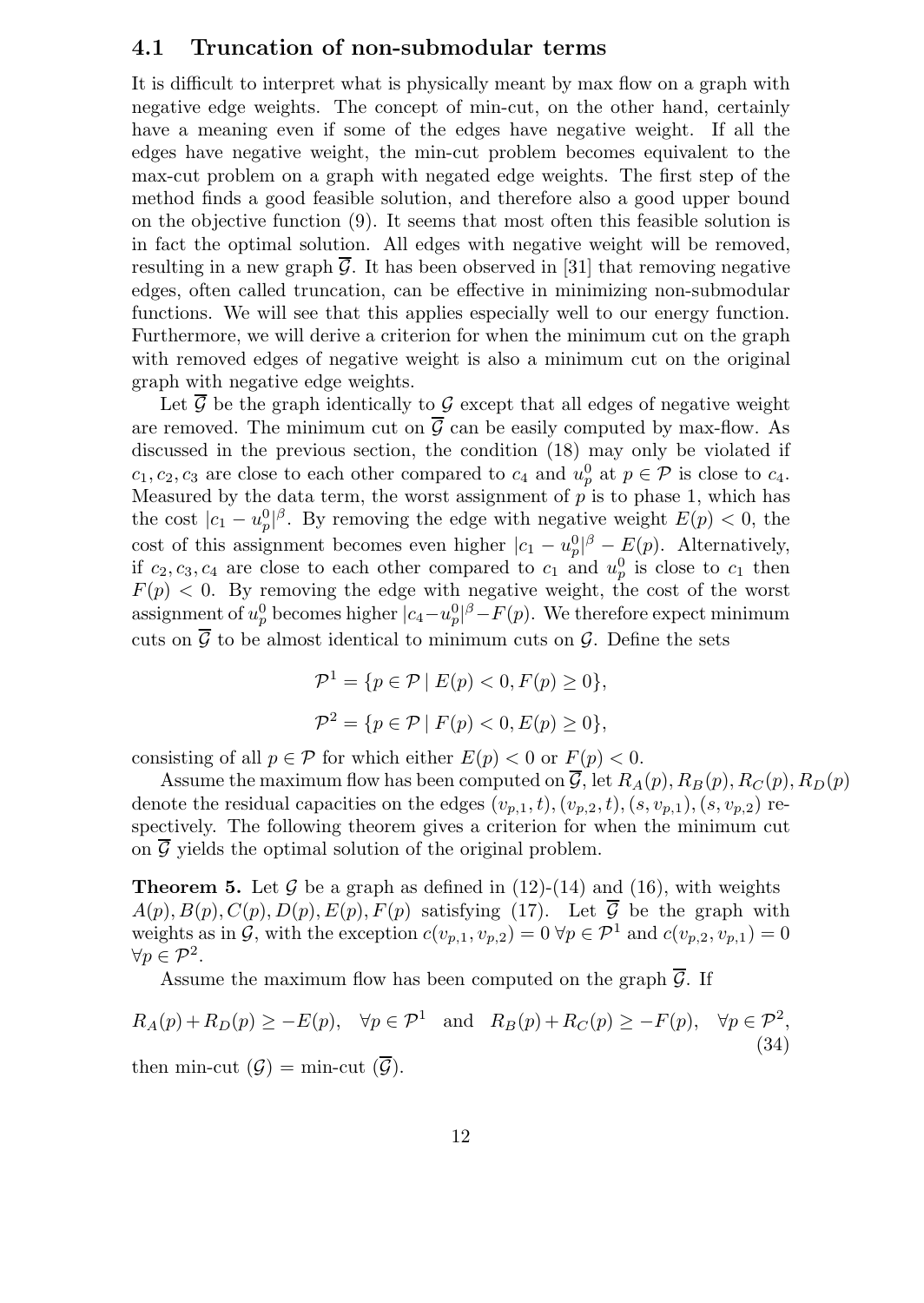

Figure 3: Illustration of graph  $\overline{\mathcal{G}}$  in case  $E(p) < 0$ .

*Proof.* We will create a graph  $\mathcal{G}$  of only positive edge weights, such that the minimum cut problem on  $G$  is a relaxation of the minimum cut problem on  $G$ . The graph  $\underline{\mathcal{G}}$  is constructed with weights as in  $\overline{\mathcal{G}}$  with the following exceptions

$$
c(v_{p,1}, t) = A(p) - R_A(p), \quad \forall p \in \mathcal{P}^1,
$$
  
\n
$$
c(s, v_{p,2}) = D(p) - R_D(p), \quad \forall p \in \mathcal{P}^1
$$
  
\n
$$
c(v_{p,2}, t) = B(p) - R_B(p), \quad \forall p \in \mathcal{P}^2,
$$
  
\n
$$
c(s, v_{p,1}) = C(p) - R_C(p), \quad \forall p \in \mathcal{P}^2.
$$

We will first show min-cut( $\mathcal{G}$ )  $\leq$  min-cut( $\mathcal{G}$ )  $\leq$  min-cut( $\mathcal{G}$ ). The right inequality follows because all the edges in the graph  $\mathcal G$  have greater or equal weight than the edges in the graph  $\mathcal G$ . To prove the left inequality, observe that only data edges for  $p \in \mathcal{P}_1 \cup \mathcal{P}_2$  differ between G and G. For each  $p \in \mathcal{P}_1$  there are 4 possibilities for the cut  $(V_s, V_t)$ . Since  $R_A(p), R_B(p), R_C(p), R_D(p) \geq 0$ , the cost of all the 3 cuts  $v_{p,1}, v_{p,2} \in V_s$ ,  $v_{p,1}, v_{p,2} \in V_t$  and  $v_{p,1} \in V_t$ ,  $v_{p,2} \in V_s$  are lower in  $\underline{\mathcal{G}}$  than in G. The last cut  $v_{p,1} \in V_s$ ,  $v_{p,2} \in V_t$  has the cost  $A(p) + B(p) - E(p)$  in the G and the cost  $A(p) + D(p) - (R_A(p) + R_D(p)) \leq A(p) + D(p) + E(p)$  in the graph  $\mathcal{G}$ . The same argument shows that all possible cuts have a lower or equal cost in  $\mathcal{G}$  than in  $\mathcal{G}$  for  $p \in \mathcal{P}_2$ .

Both  $\mathcal{G}$  and  $\overline{\mathcal{G}}$  have only positive edge weights. Since all the edges have greater or equal weight in  $\overline{\mathcal{G}}$  than in  $\underline{\mathcal{G}}$  it follows that

$$
\max\text{-flow}(\mathcal{G}) \leq \max\text{-flow}(\overline{\mathcal{G}}).
$$

Hence, since the max flow on  $\overline{\mathcal{G}}$  is feasible on  $\mathcal{G}$  it is also optimal on  $\mathcal{G}$ . Therefore, by duality min-cut( $G$ ) = min-cut( $\overline{G}$ ) which implies min-cut( $G$ ) = min-cut( $\overline{G}$ ). □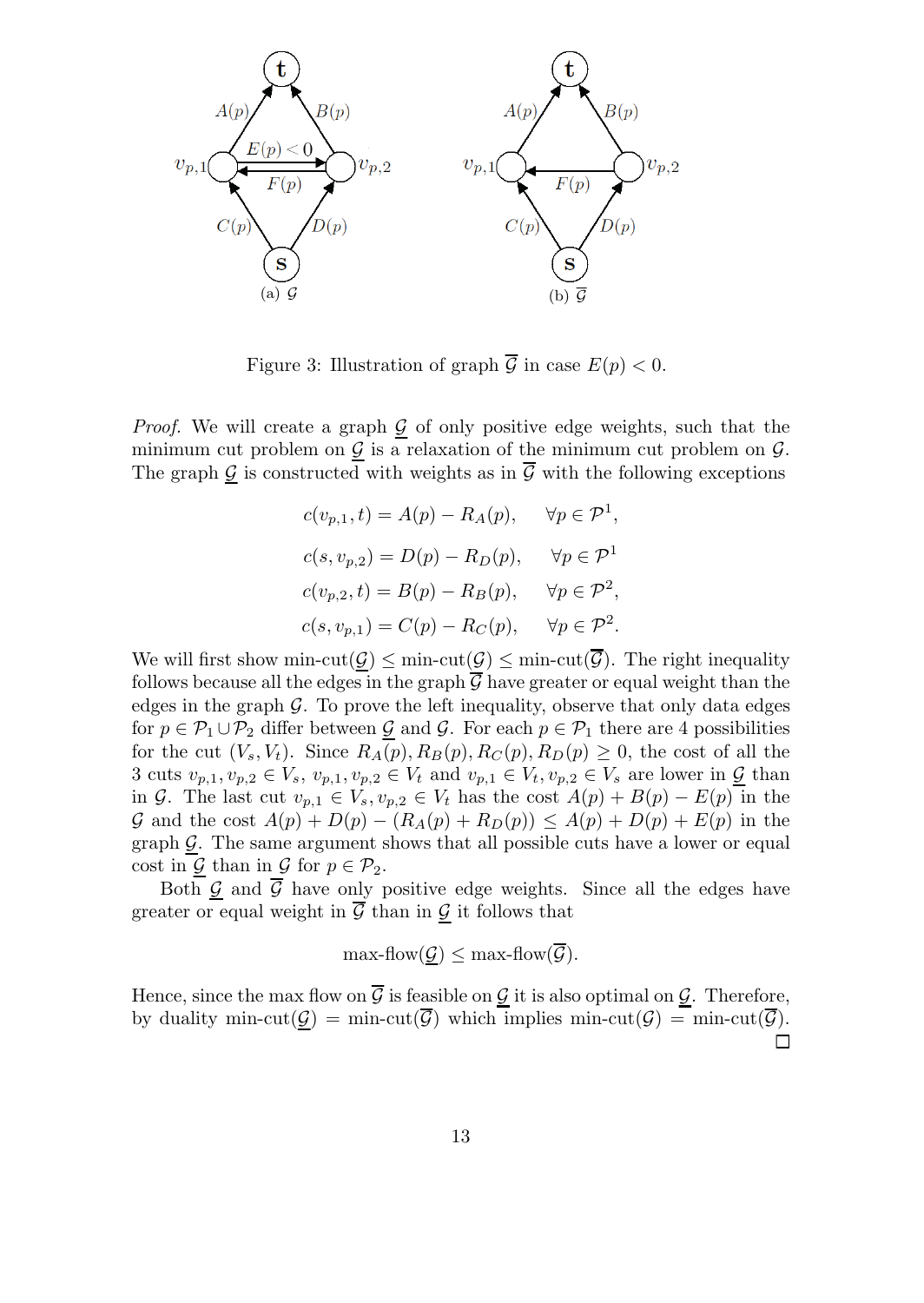Therefore, by computing the max flow on  $\overline{G}$  and examining the residual capacities for criterion (34), we can check whether the solution is optimal on G. Most often it is possible to stop at this stage, since the residual capacity conditions are satisfied everywhere.

### **4.2 Refinement of truncated solution**

If the regularization parameter is set extremely high, the residual criterion (34) may be violated at a small set of the pixels. In that case one could accept the computed solution as suboptimal. We have also developed an algorithm which iterates upon the cut on  $G$  until it finds a cut on  $G$ . We cannot prove the algorithm always converges (which would conflict with the NP-hardness of the problem), but it works well in practice.

If the residual capacity conditions are violated, there is a possibility the optimal assignment is  $\phi^1(p) = 0, \phi^2(p) = 1$  if  $p \in \mathcal{P}_1$  and  $\phi^1(p) = 1, \phi^2(p) = 0$  if  $p \in \mathcal{P}_2$ , even if a different assignment was produced by the cut on the graph  $\overline{\mathcal{G}}$ . In the first step of the algorithm, the weights on the data edges at  $p$  are modified such that the cost of the above assignments are correct, at the expense of one of the remaining 3 assignments. There are possibilities for several variants. In the variant below, the weights are modified such that the cost of either assignment  $\phi^1(p), \phi^2(p) = 0$  or  $\phi^1(p), \phi^2(p) = 1$  are reduced, while the remaining assignments are correct. Which assignment to be modified, is determined by examining the cut on the graph  $\overline{G}$ . The cut on the modified graph is expected to be closer to a cut on  $\mathcal G$ . If the cut on the new graph may causes either: (1) the residual capacity condition to be violated at some new  $p \in \mathcal{P}_1 \cup \mathcal{P}_2$ , (2) the assignment of  $\phi^1(p), \phi^2(p)$  to a region of reduced cost, one cannot guarantee the obtained cut is also optimal on  $G$ . In that case, the same procedure can be reiterated until neither (1) or (2) are violated.

The algorithm creates a sequence of graphs  $\{\mathcal{G}_i\}_{i=1}^n$ , with  $\mathcal{G}_0 = \overline{G}$ , of only positive edge weights, such that the min-cut on  $\mathcal{G}_i$  converges to a min-cut on G. The graphs satisfy min-cut( $\mathcal{G}_0$ ) = min-cut( $\mathcal{G}_1$ ), min-cut( $\mathcal{G}_i$ )  $\leq$  min-cut( $\mathcal{G}_1$ ) for all i, and min-cut $(\mathcal{G}_n)$  = min-cut( $\mathcal{G}_i$ ). For a given flow on  $\mathcal{G}_i$  we define two new sets  $\mathcal{P}_i^1 \subseteq \mathcal{P}^1$  and  $\mathcal{P}_i^2 \subseteq \mathcal{P}^2$ 

$$
\mathcal{P}_i^1 = \{ p \in \mathcal{P}^1 \mid R_A^i(p) + R_D^i(p) < -E(p) \},
$$
\n
$$
\mathcal{P}_i^2 = \{ p \in \mathcal{P}^2 \mid R_B^i(p) + R_C^i(p) < -F(p) \},
$$

where  $R_A^i(p), R_B^i(p), R_C^i(p)$  and  $R_D^i(p)$  are the residual capacities in graph  $\mathcal{G}_i$ on edges  $(v_{p,1}, t), (v_{p,2}, t), (s, v_{p,1}), (s, v_{p,2})$  respectively.

By construction, a sufficient stopping criterion that ensures both (1) and (2) above is to require  $G_i = G_{i-1}$ , that is, the weights on all edges of  $G_i$  and  $G_{i-1}$ are equal. The algorithm is as follows.

 $\mathcal{G}_0 = \overline{\mathcal{G}}, \mathcal{G}_{-1} = \emptyset, i = 0$ Find max flow on  $\mathcal{G}_0$ , update  $\mathcal{P}_0^1$  and  $\mathcal{P}_0^2$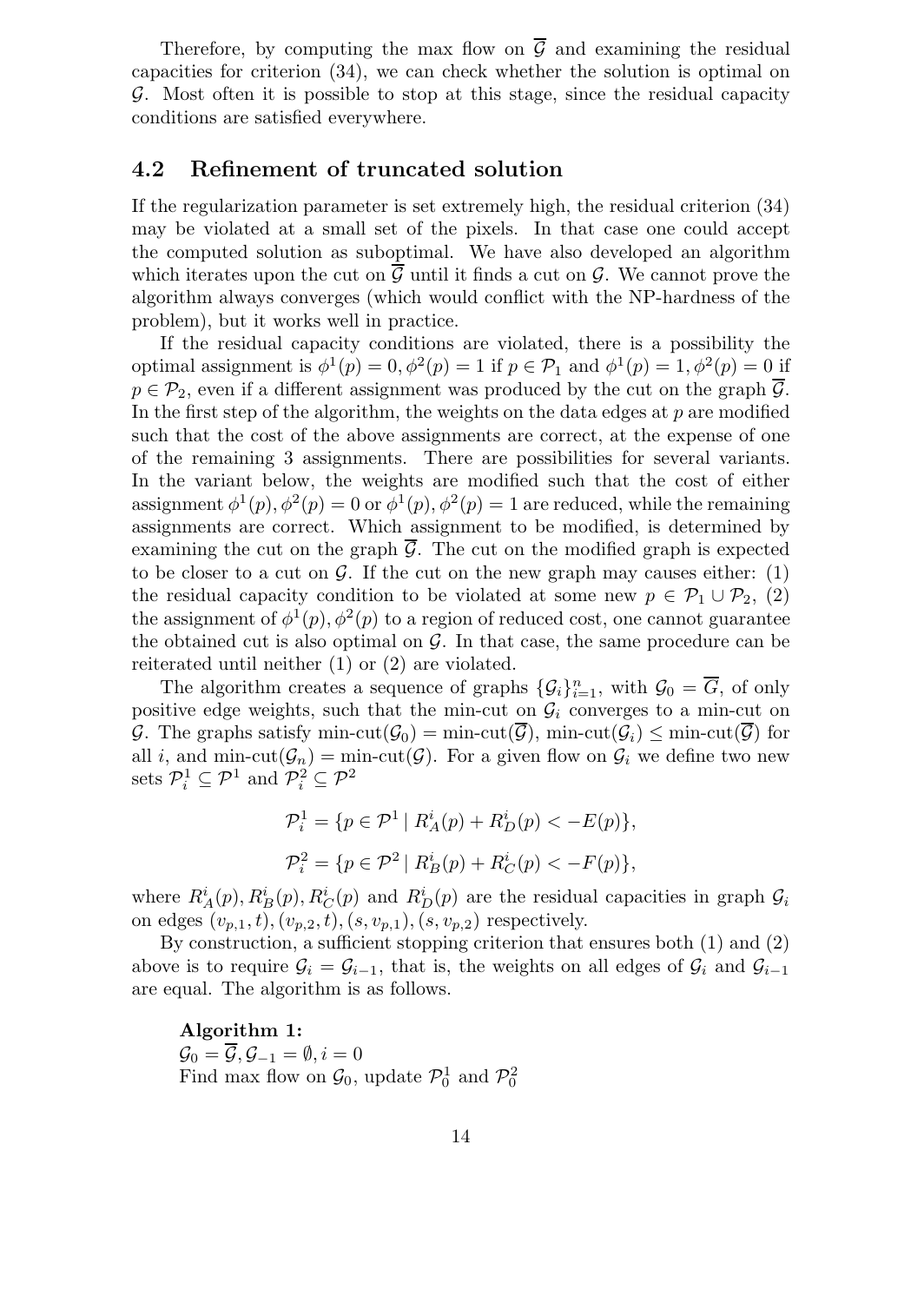**if**( $\mathcal{P}_0^1$  and  $\mathcal{P}_0^2$  are empty)<br>stop, optimal solution for stop, optimal solution found **else**:

}

while $(\mathcal{G}_i \neq \mathcal{G}_{i-1})$ { 1. Construct  $\mathcal{G}_{i+1}$  as in  $\overline{\mathcal{G}}$  except for the following weights

for all  $p \in \mathcal{P}^1_i$ if( $v_{p,1} \in V_t$  and  $v_{p,2} \in V_t$  in  $\mathcal{G}_i$ ): set  $c(v_{p,1}, t) = A(p) + E(p)$ if $(v_{p,1} \in V_s \text{ and } v_{p,2} \in V_s \text{ in } \mathcal{G}_i)$ : set  $c(s, v_{p,2}) = D(p) + E(p)$ if $(v_{p,1} \in V_s \text{ and } v_{p,2} \in V_t \text{ in } \mathcal{G}_i): \text{ set } c(s, v_{p,1}) = A(p) + E(p)$ if $(v_{p,1} \in V_t \text{ and } v_{p,2} \in V_s \text{ in } \mathcal{G}_i)$ : set  $c(s, v_{p,1}) = D(p) + E(p)$ for all  $p \in \mathcal{P}^2_i$ if( $v_{p,1} \in V_t$  and  $v_{p,2} \in V_t$  in  $\mathcal{G}_i$ ): set  $c(v_{p,2}, t) = B(p) + F(p)$ if( $v_{n,1} \in V_s$  and  $v_{n,2} \in V_s$  in  $\mathcal{G}_i$ ): set  $c(s, v_{n,1}) = C(p) + F(p)$ if( $v_{p,1} \in V_s$  and  $v_{p,2} \in V_t$  in  $\mathcal{G}_i$ ): set  $c(s, v_{p,2}) = B(p) + F(p)$ if $(v_{p,1} \in V_t$  and  $v_{p,2} \in V_s$  in  $\mathcal{G}_i$ ): set  $c(s, v_{p,2}) = C(p) + F(p)$ 2. Find max-flow on  $\mathcal{G}_{i+1}$ 3. Update  $\mathcal{P}_{i+1}^1$  and  $\mathcal{P}_{i+1}^2$  by examining residual capacities in  $\mathcal{G}_{i+1}$  4.  $i \leftarrow i+1$ 

**Theorem 6.** Let  $\mathcal{G}_n$  be the graph at termination of Algorithm 1 and let  $(\mathcal{V}_s, \mathcal{V}_t)$ be the minimum cut on  $\mathcal{G}_n$  computed at the last iteration. Then  $(\mathcal{V}_s, \mathcal{V}_t)$  is a minimum cut on  $\mathcal{G}$ .

*Proof.* If the algorithm terminates with  $\mathcal{G}_0$ , optimality was proved in theorem 5. Assume therefore  $n \geq 1$ . The proof follows some of the same ideas as the proof of theorem 5. We will use  $\mathcal{G}_n$  to construct a graph  $\mathcal G$  such that the minimum cut problem on  $\underline{G}$  is a relaxation of the minimum cut problem on  $\mathcal{G}$ . Observe first that since  $\mathcal{G}_n = \mathcal{G}_{n-1}$ , the minimum cut on  $\mathcal{G}_n$  is feasible, no edges in the cut have a reduced cost. Therefore, min-cut( $\mathcal{G}_n$ )  $\geq$  min-cut( $\mathcal{G}$ )

The graph  $\mathcal{G}$  is constructed with weights as in  $\mathcal{G}_n$  except

$$
c(v_{p,1}, t) = A(p) - R_A^n(p), \quad \forall p \in \mathcal{P}^1 \backslash \mathcal{P}_n^1,
$$
  
\n
$$
c(s, v_{p,2}) = D(p) - R_D^n(p), \quad \forall p \in \mathcal{P}^1 \backslash \mathcal{P}_n^1
$$
  
\n
$$
c(v_{p,2}, t) = B(p) - R_B^n(p), \quad \forall p \in \mathcal{P}^2 \backslash \mathcal{P}_n^2,
$$
  
\n
$$
c(s, v_{p,1}) = C(p) - R_C^n(p), \quad \forall p \in \mathcal{P}^2 \backslash \mathcal{P}_n^2.
$$

Then min-cut $(\mathcal{G}) \leq \min\text{-cut}(\mathcal{G}) \leq \min\text{-cut}(\mathcal{G}_n)$ . These inequalities can be shown by the same argument as in the proof of Theorem 5. By construction, the max flow on  $\mathcal{G}_n$  is feasible on  $\mathcal{G}$ , and therefore also optimal on  $\mathcal{G}$ . Hence, by duality  $\min\text{-cut}(\mathcal{G}) = \min\text{-cut}(\mathcal{G}_n)$  which implies  $\min\text{-cut}(\mathcal{G}) = \min\text{-cut}(\mathcal{G}_n)$ .  $\Box$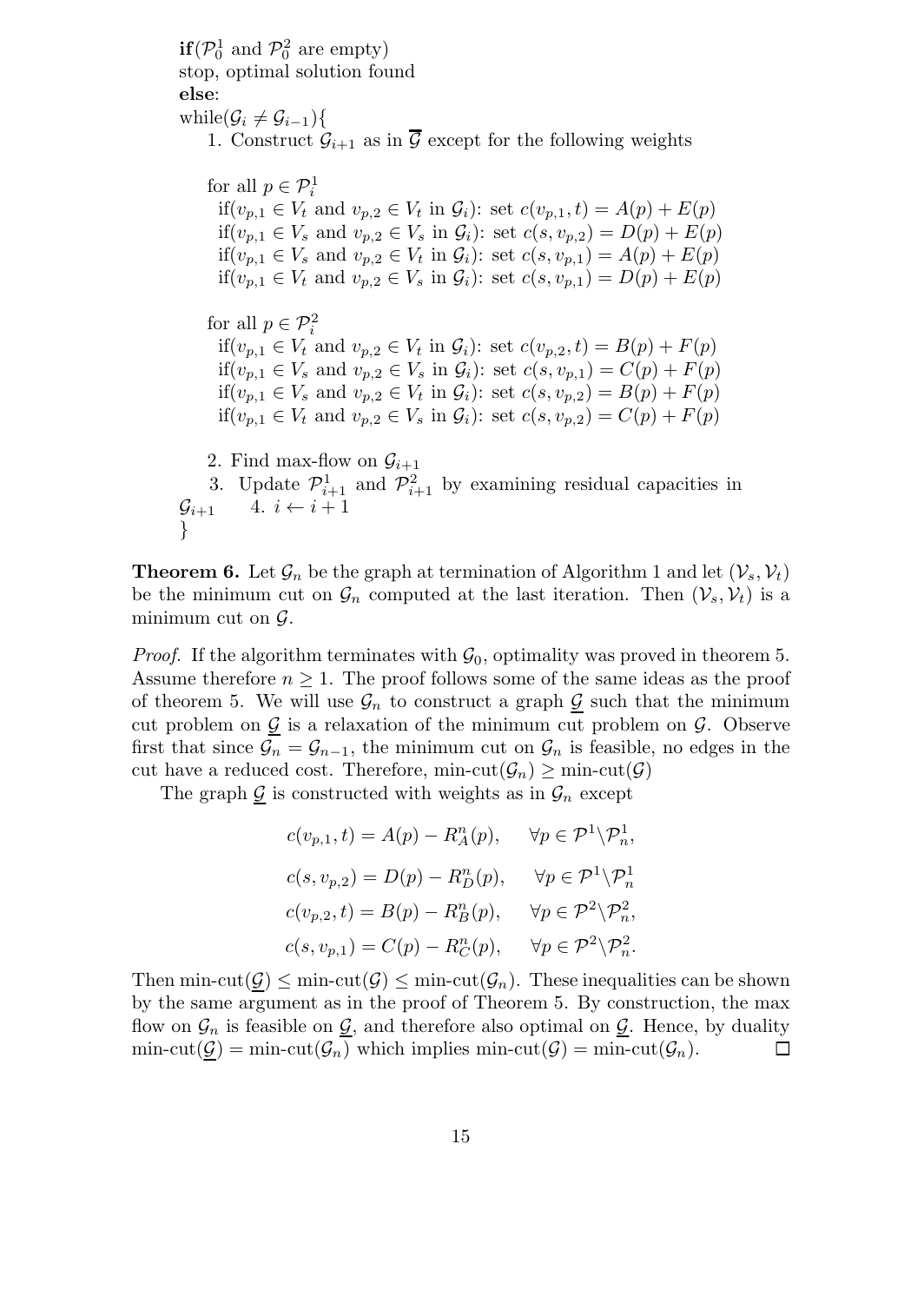There is a lot of redundancy in this algorithm. It is not necessary to compute the max-flow from scratch in each iteration, especially in the augmenting paths framework. Rather, starting with the max flow in  $\mathcal{G}_i$ , flow can be pulled back along  $s-t$  paths passing through vertices  $v_{p,1}$  or  $v_{p,2}$  for  $p \in \mathcal{P}_0^1 \cup \mathcal{P}_0^2$  until it becomes feasible in graph  $G_{i+1}$ . With such an initial flow, only a few augmenting paths are required to find the max flow on  $\mathcal{G}_{i+1}$ . Since  $\mathcal{P}^1$  and  $\mathcal{P}^2$  are small subsets of  $P$ , and  $P_0^1 \cup P_0^2$  are small subsets of  $P_0^1 \cup P_0^2$ , the cost of this algorithm is negligible.

## **5 Unknown constant values, algorithm**

The algorithm presented in the last sections minimizes  $E_d(\mathbf{c}, \phi^1, \phi^2)$  with respect to  $\phi^1$ ,  $\phi^2$  for a fixed **c**. Vice versa, for a fixed  $\phi^1$ ,  $\phi^2$  the values **c** minimizing  $E_d(\mathbf{c}, \phi^1, \phi^2)$  are given by the average intensity in each region

$$
c_i = \frac{\int_{\Omega_i} u^0 dx}{\int_{\Omega_i} dx}, \ i = 1, ..., n
$$
\n(35)

We want an algorithm to minimize both with respect to  $\phi$  and **c**. As in [2], this is achieved by combining the two above results in the following iterative descent algorithm

Estimate initial values  $\mathbf{c}^0$ , set  $l = 0$ .<br>while  $\left( \begin{array}{c} ||\mathbf{c}^l - \mathbf{c}^{l-1}|| > \text{tol} \end{array} \right)$ while(  $||\mathbf{c}^l - \mathbf{c}^{l-1}|| > \text{tol}$ ) Use graph cuts to estimate  $\phi$  from

 $\phi = arg min_{\tilde{\phi}^1, \tilde{\phi}^2} E_d(\mathbf{c}^l, \tilde{\phi}^1, \tilde{\phi}^2).$  (36)

Update  $c^{l+1}$  according to equation (35). Update  $l \leftarrow l + 1$ 

Note that no initialization of the level set functions are required. Only the values  $c^0$  need to be initialized, which can be achieved very efficiently by the isodata algorithm [32]. In our experiments, convergence was reached in around 5-15 iterations. It must be noted that this algorithm is no longer guaranteed to find the global minima. Theoretically, it may get trapped in a local minima close to the initial values  $c^0$ . However, in practice it is usually rather insensitive to initialization.

## **6 Numerical results**

Numerical examples are shown in Figure 4 - 7, where we have used the power  $\beta = 2$  in the data term. The constant values  ${c_i}_{i=1}^4$  are estimated by running Algorithm 2 until convergence (6-10 iterations). During each iteration, the energy minimization problem was submodular.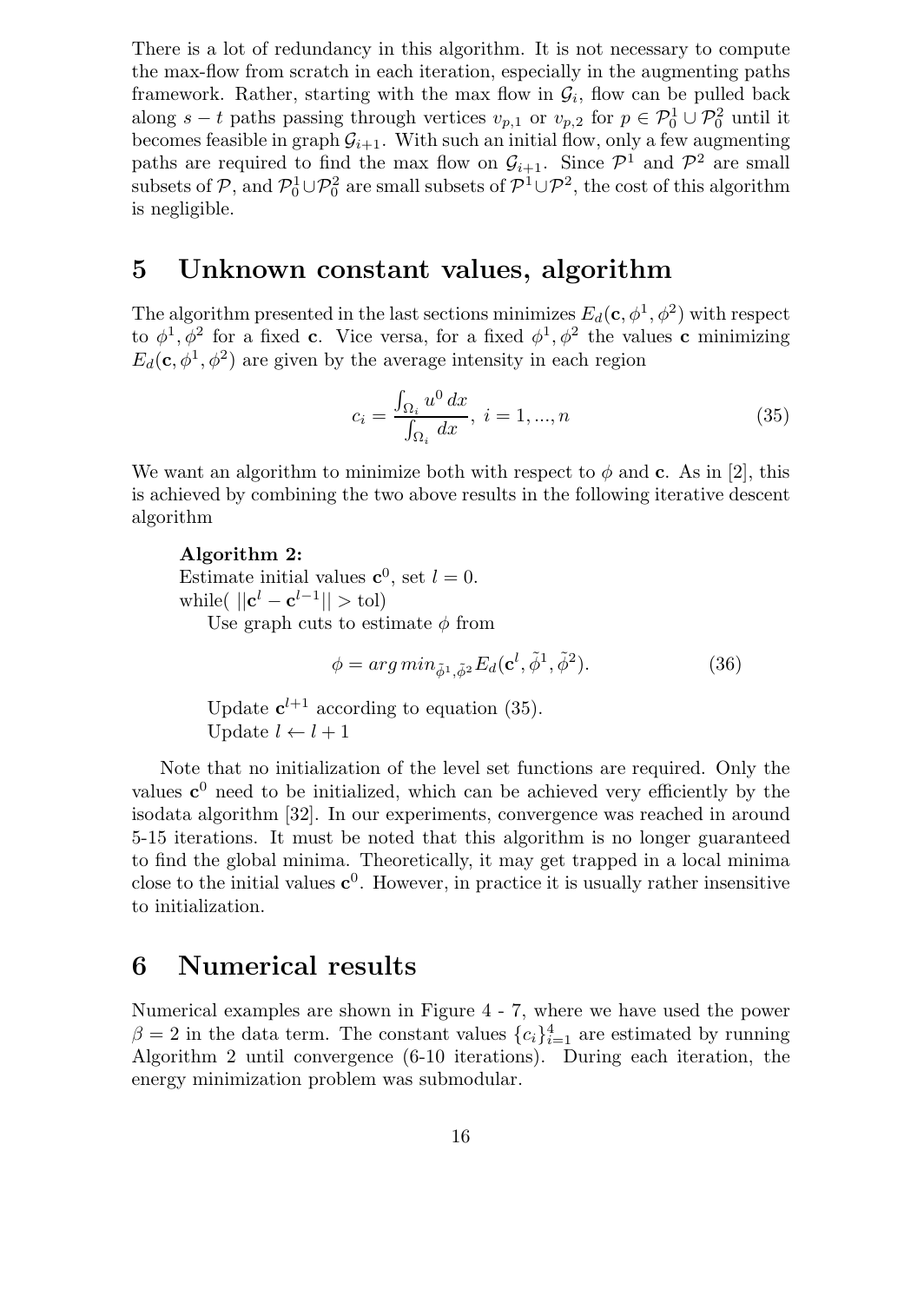

Figure 4:  $L^2$  data fidelity. From left to right: input, level set method gradient descent, our approach, alpha expansion/alpha beta swap.



Figure 5: Level set method: (a) bad initialization, (b) result.

In the relatively simple image in Figure, the level set method finds a good local minima. If the initialization is bad, the level set method gets stuck in an inferior local minima also for this simple image as shown in Figure 5. White points indicate the zero level set of  $\phi^1$  and dark points indicate the zero level set of  $\phi^2$ .

More difficult images are presented in Figure  $6$  - 7. The  $L^2$  data fidelity term has been used ( $\beta = 2$ ) and the different methods are compared by keeping the same constant values  $\{c_i^*\}_{i=1}^4$  and regularization parameter  $\nu$  fixed, while minimizing in terms of the regions. One can clearly see the advantages of the global approach over earlier approaches.

### **6.1 Experiments on** <sup>L</sup>2 **data fitting term: submodularity**

In Section 3 we gave theoretical insights on how submodularity of the energy function was related to the distribution of the values  $c_i, i = 1, ..., 4$ . It was shown that the condition becomes less strict as  $\beta$  increases. In this section we demonstrate that for  $L_2$  data fitting term  $(\beta = 2 \text{ in } (3))$ , the energy function is submodular in practice. The  $L_2$  norm tolerates rather uneven distributions of  $c_i$ ,  $i = 1, ..., 4$ . In addition, the parameters  $c_i$   $i = 1, ..., 4$  minimizing the energy function are not expected to get too clustered. To verify this, we have run Algorithm 2 for optimizing the parameters  $c_i$ ,  $i = 1, ..., 4$  on all images from the data base [1]. For all the experiments, the submodularity condition was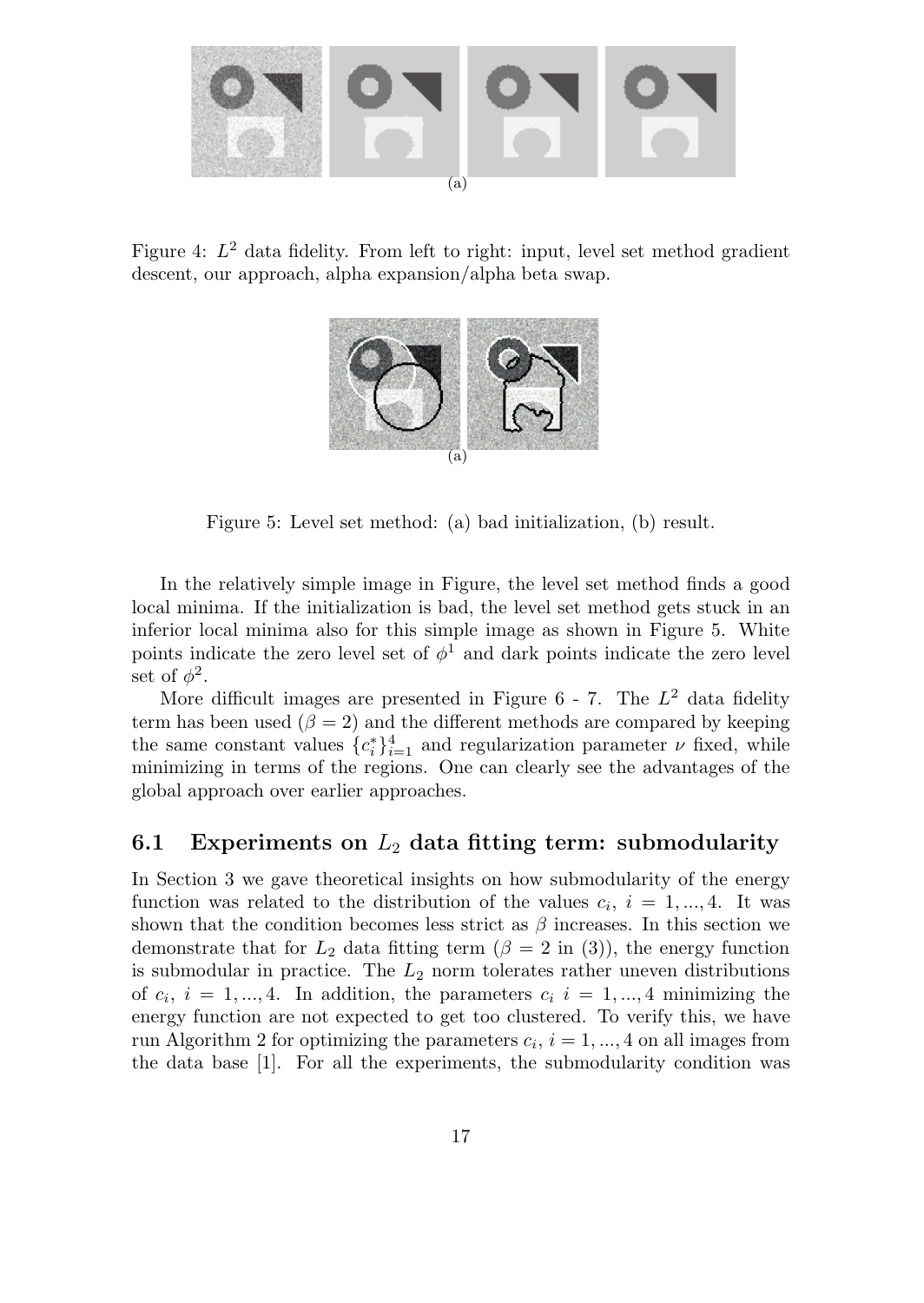

Figure 6: Experiment 2: (a) Input, (b) gradient descent, (c) our approach, (d) alpha expansion, (e) alpha-beta swap.

 $\begin{pmatrix} 0 \\ 0 \end{pmatrix}$ 



Figure 7: Experiment 3: (a) Input image, (b) ground truth, (c) gradient descent, (d) our approach, (e) alpha expansion, (f) alpha-beta swap.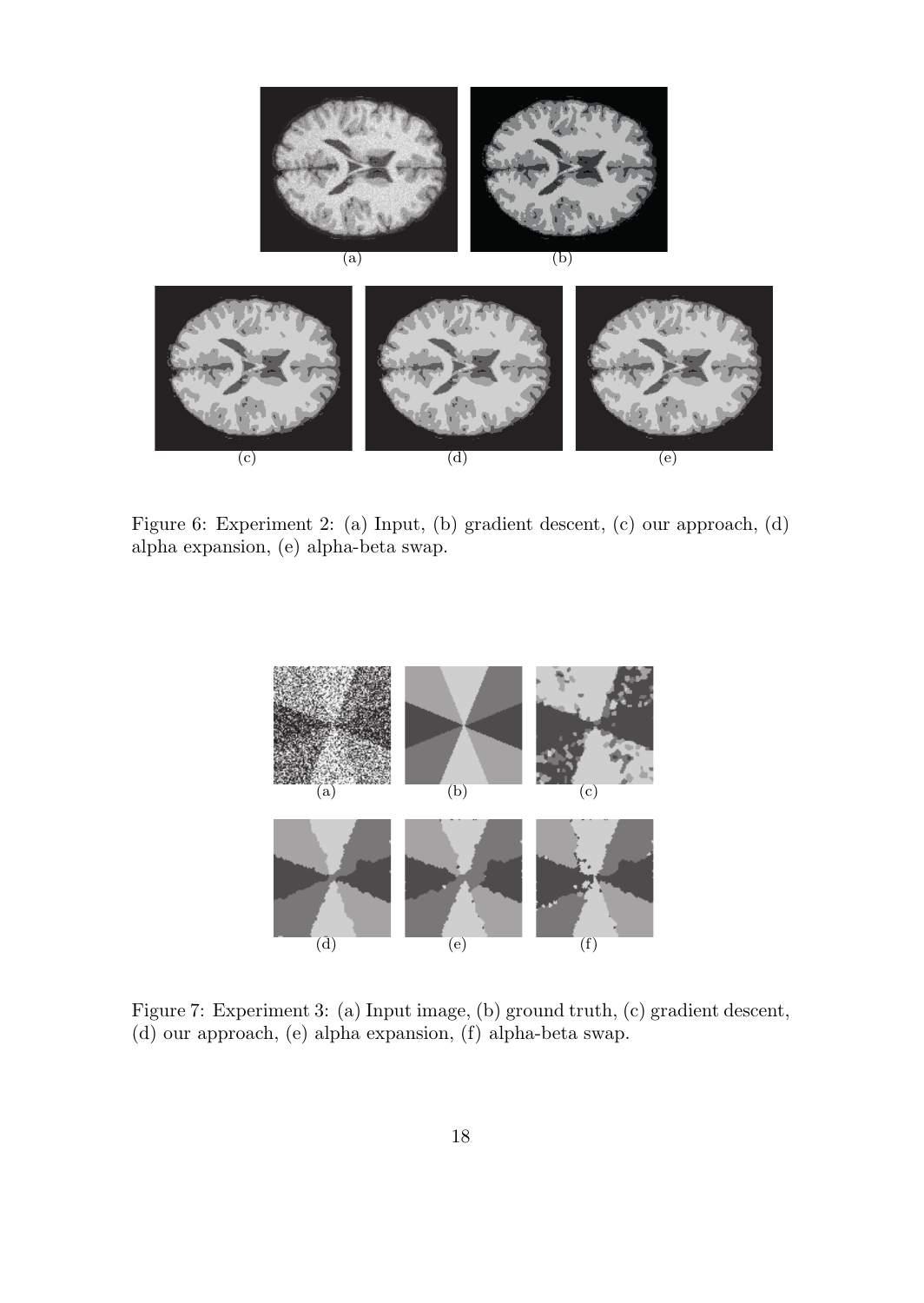

Figure 8:  $L^1$  data fidelity. Note that the constant values of  $c_1, c_2, c_3$  are very close to each other compared to  $c_4$ . From left to right: input image, set of pixels  $\mathcal{P}^1 \cup \mathcal{P}^2$  where the submodular condition was not satisfied, set of pixels where residual criterion (34) is not satisfied (empty set), output image.

satisfied during each iteration of the algorithm.

### **6.2 Experiments on non-submodular energy minimization**

The purpose of this section is to demonstrate the methods for minimizing nonsubmodular energy functions. For that reason, we will use the  $L_1$  data fidelity term and fix the values  $c_i$ ,  $i = 1, ..., 4$  in such a way that the submodular condition (18) is violated. Figure 8 shows such an example, which is a modified version of the example in Figure 4, where the average intensities values of 3 of the objects are close compared to the 4th object. Some more natural examples are shown in Figure 9 and 10. Subfigures (b) show the set of pixels  $p \in \mathcal{P}_1 \cup \mathcal{P}_2$ , where the submodular condition was violated. Subfigures (c) show the set of pixels where the residual capacity conditions (34) were violated, which is the empty set in all cases. Therefore, the solutions obtained by the cut on the graphs  $\mathcal G$  are also global solutions to the original problems.

If the regularization parameter  $\nu$  is set extremely high, the residual capacity condition (34) may also be violated at a small set of the pixels. Two such examples are shown in Figure 11 and 12. As we see from subfigures (c), the residual capacity condition is only violated at a small set of the pixels. By applying the refinement algorithm from Section 4.2, the exact global solution can be obtained in two iterations, as shown in subfigures (c)-(e).

## **7 Conclusions**

We have developed a global minimization method for the multiphase Chan-Vese model of image segmentation based on graph cuts. Numerical experiments also demonstrated superior efficiency of the new approach over gradient descent. It was shown that the energy function was submodular provided the average intensity values of each region was sufficiently evenly distributed. The strictness on of the condition depended on the data term. For  $L_p$  data term with  $p \geq 2$ , the condition was satisfied in all our experiments. For  $L_1$  data term the condition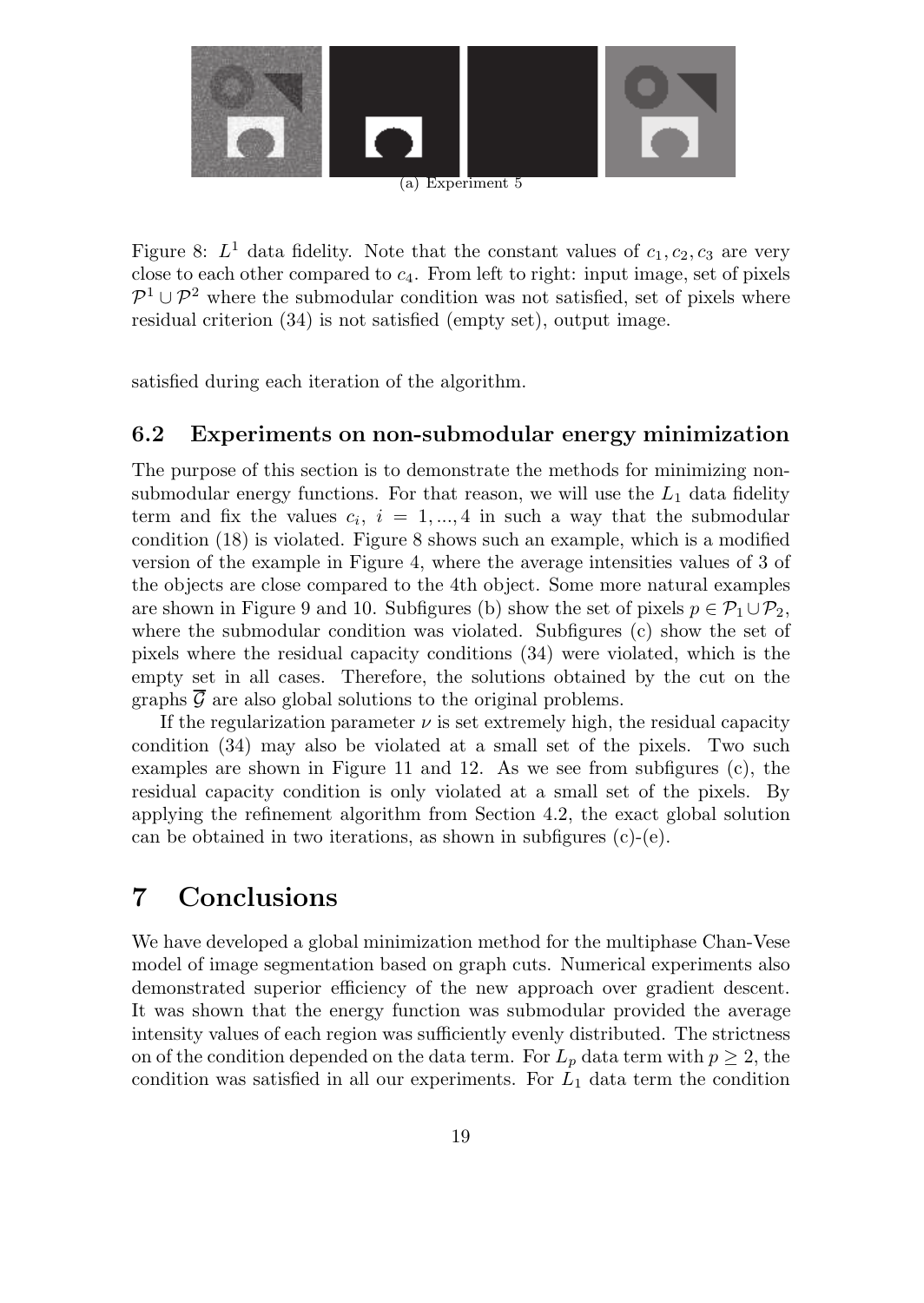

Figure 9: Segmentation with  $L^1$  data fidelity  $(\beta = 1)$ : (a) Input; (b) Set of pixels  $\mathcal{P}^1 \cup \mathcal{P}^2$  where the submodular condition was not satisfied; (c) Set of pixels where residual capacity criterion (34) was not satisfied (empty set); (d) Output.



Figure 10: Segmentation with  $L^1$  data fidelity ( $\beta = 1$ ): (a) Input; (b) Set of pixels  $\mathcal{P}^1 \cup \mathcal{P}^2$  where the submodular condition was not satisfied; (c) Set of pixels where residual capacity criterion (34) was not satisfied (empty set); (d) Output.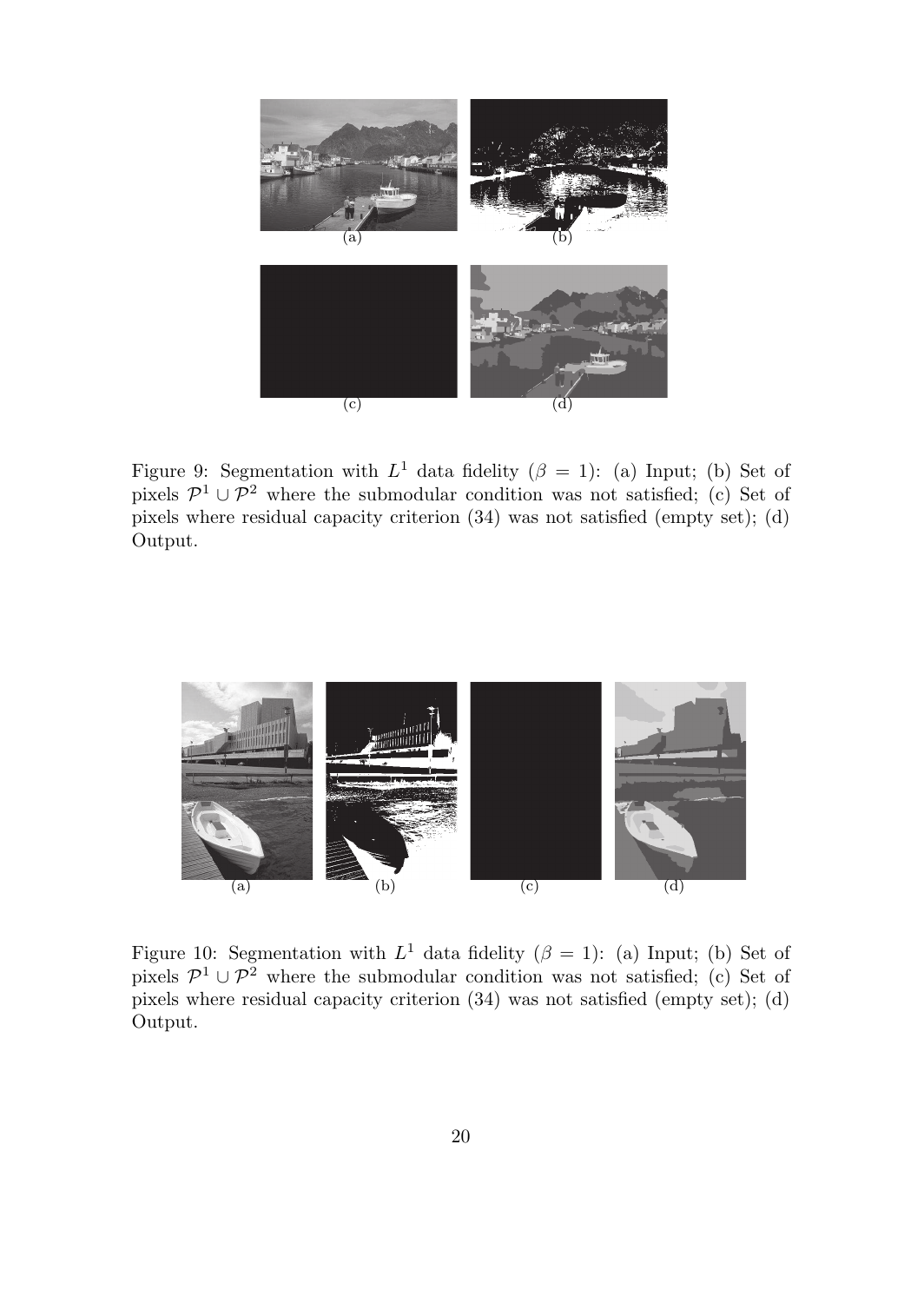

Figure 11: Segmentation with  $L^1$  data fidelity ( $\beta = 1$ ) and very high regularization  $\nu$ : (a) Input image; (b) Set of pixels  $\mathcal{P}^1 \cup \mathcal{P}^2$  where the submodular condition was not satisfied; (c) Set of pixels where the residual capacity condition (34) was violated; (c) -(e) Set of pixels where the weights on graph  $G_i$  differ from the weights on the graph  $\mathcal{G}_{i-1}$ ,  $i = 1, ..., 3$ ; (f) Output (global solution).

was more easily violated. Algorithms for minimizing non-submodular functions were developed, which most often computed global solution, but could not be proved to always do so.

In this work, we have restricted our attention to four (or less) phases. The results can be generalized to more phases by using more level set functions. For m level set functions, m vertices in the graph will be associated to each grid point. Since the data term then would involve interactions between  $m$ binary variables, we expect submodularity to be more restrictive. We plan to investigate how submodularity is related to the constant values in these cases, and extend the non-submodular algorithm to this setting. On the other hand, four phases suffices in theory to segment any 2D image by the four color theorem. Therefore, algorithms can alternatively be designed to take advantage of this, which makes extensions to more than four phases unnecessary.

## **A Proofs of Prop 1-4**

### **A.1 Proof of Prop 1**

*Proof.* Let  $\frac{c_1-c_2}{2} \leq I \leq \frac{c_4-c_3}{2}$ . Then  $|c_2 - I|^{\beta} \leq |c_1 - I|^{\beta}$  and  $|c_3 - I|^{\beta} \leq |c_4 - I|^{\beta}$ ,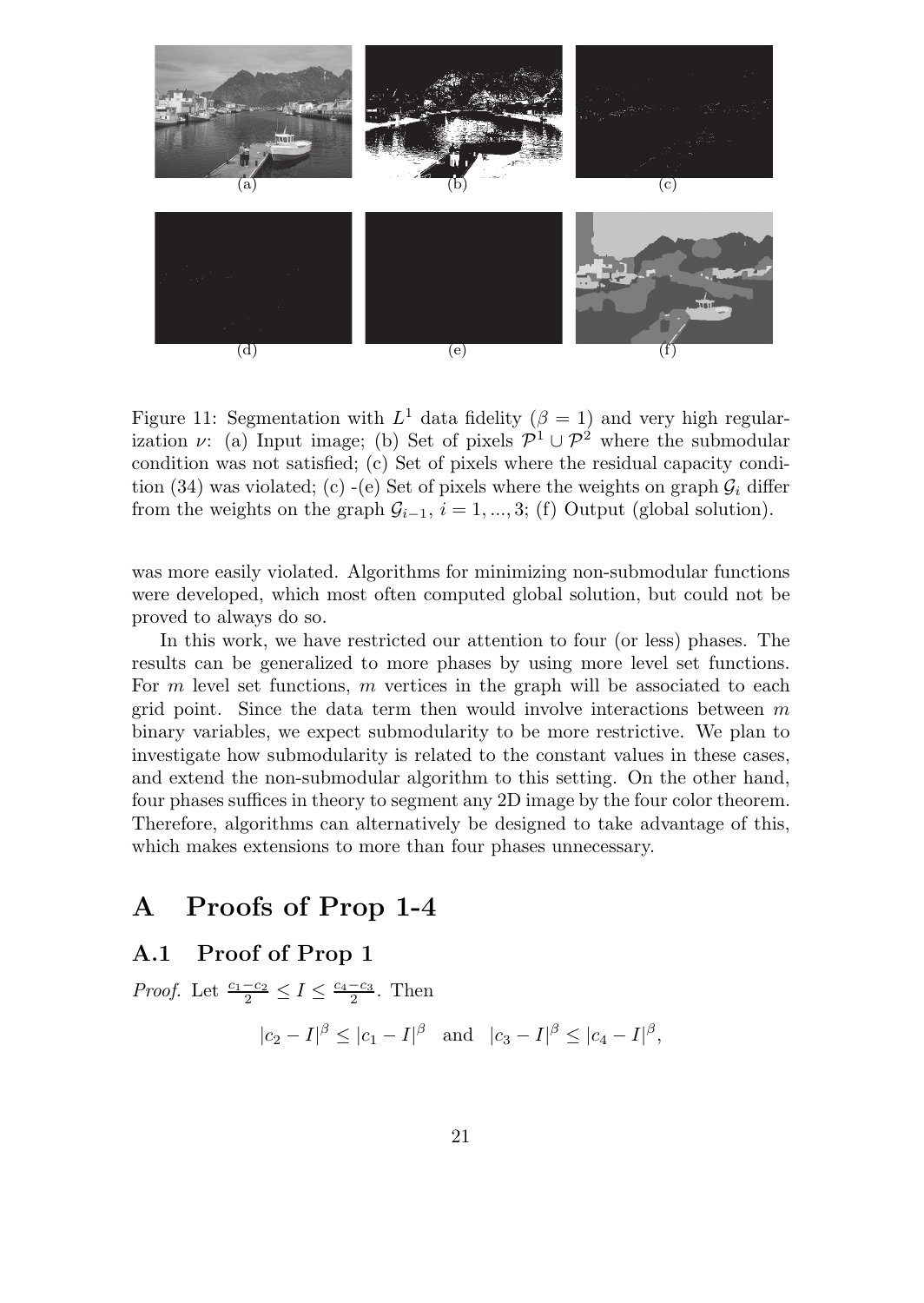

Figure 12: Segmentation with  $L^1$  data fidelity ( $\beta = 1$ ) and very high regularization  $\nu$ : (a) Input image; (b) Set of pixels  $\mathcal{P}^1 \cup \mathcal{P}^2$  where the submodular condition was not satisfied; (c) Set of pixels where the residual capacity condition (34) was violated; (c) -(e) Set of pixels where the weights on graph  $\mathcal{G}_i$  differ from the weights on the graph  $\mathcal{G}_{i-1}$ ,  $i = 1, ..., 3$ ; (f) Output (global solution).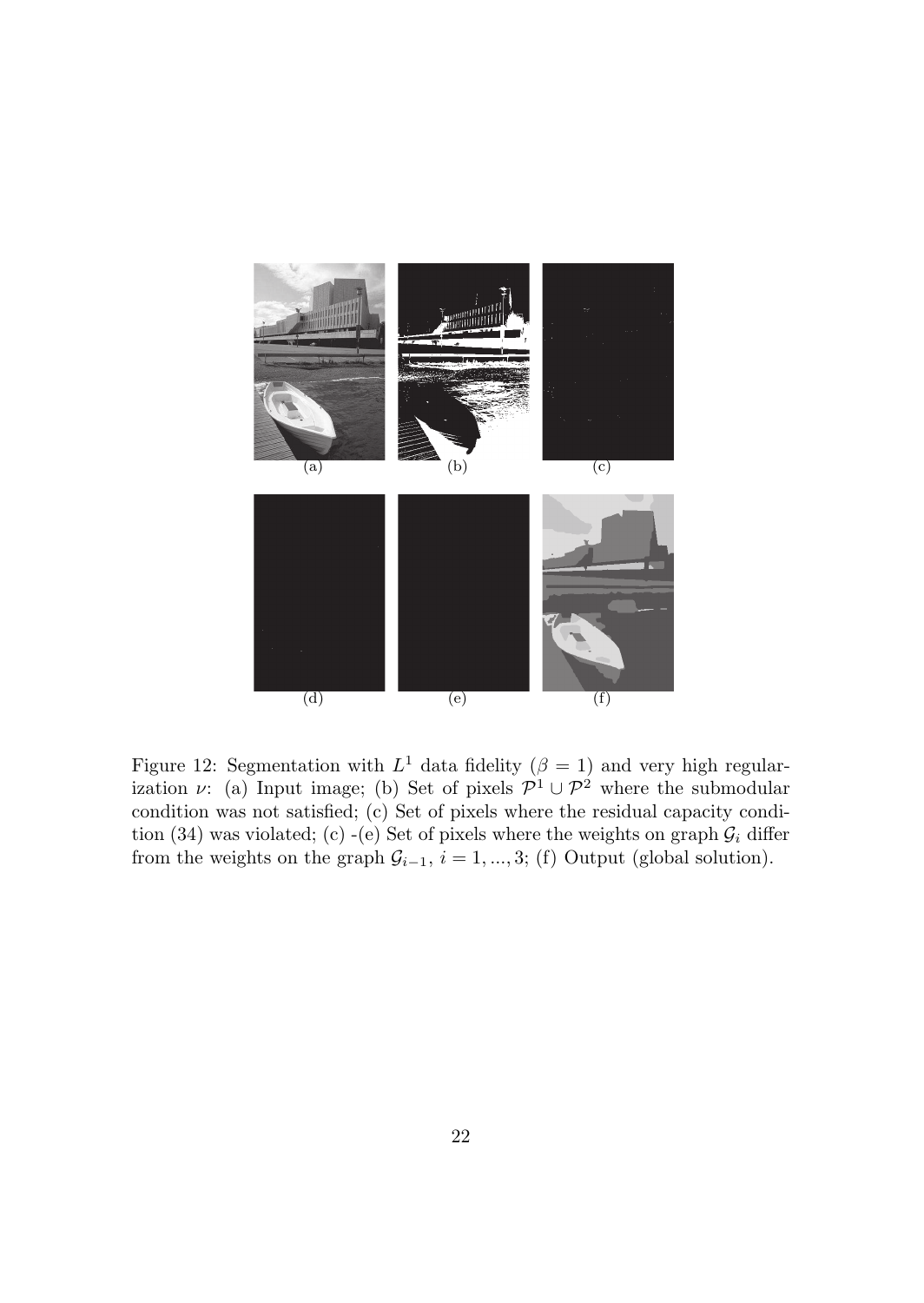for any  $\beta \geq 1$ . Therefore, adding these two inequalities

$$
|c_2 - I|^{\beta} + |c_3 - I|^{\beta} \leq |c_1 - I|^{\beta} + |c_4 - I|^{\beta}.
$$

## **A.2 Proof of Prop 3**

When  $\frac{c_1-c_2}{2} \leq I \leq \frac{c_4-c_3}{2}$ , the result follows from Prop (2). Consider  $I < \frac{c_1-c_2}{2}$ , then  $\int$   $c_1$ | $\beta$ 

$$
I - c_1|^{\beta} \le |I - c_2|^{\beta} \le |I - c_3|^{\beta} \le |I - c_4|^{\beta}.
$$
 (37)

 $\Box$ 

Together with (10), this implies

$$
0 < |I - c_2|^{\beta} - |I - c_1|^{\beta} \le |I - c_4|^{\beta} - |I - c_3|^{\beta}.
$$
 (38)

Therefore, there exists  $\theta_1 \ge \theta_2 > 1$  such that

$$
|I - c_4|^{\beta} = \theta_1 |I - c_3|^{\beta} \quad \text{and} \quad |I - c_2|^{\beta} = \theta_2 |I - c_1|^{\beta}.
$$
 (39)

For  $\alpha \geq \beta$ 

$$
|I - c_4|^{\alpha} = \theta_1^{\alpha - \beta} |I - c_3|^{\alpha} \text{ and } |I - c_2|^{\alpha} = \theta_2^{\alpha - \beta} |I - c_1|^{\alpha}, \quad (40)
$$

where  $\theta_1^{\alpha-\beta} \ge \theta_2^{\alpha-\beta} > 1$ , hence

$$
|I-c_2|^{\alpha} + |I-c_3|^{\alpha} = \theta_2^{\alpha-\beta} |I-c_1|^{\alpha} + \frac{1}{\theta_1^{\alpha-\beta}} |I-c_4|^{\alpha} \le \theta_1^{\alpha-\beta} |I-c_1|^{\alpha} + \frac{1}{\theta_1^{\alpha-\beta}} |I-c_4|^{\alpha}
$$
  

$$
\le \theta_1^{\alpha-\beta} |I-c_1|^{\alpha} + \frac{1}{\theta_1^{\alpha-\beta}} |I-c_4|^{\alpha},
$$

where the last inequality follows from  $|I - c_1|^{\alpha} \leq |I - c_4|^{\alpha}$ . Exactly the same argument can be used to show Prop 3 when  $I > \frac{c_3-c_4}{2}$ .

## **A.3 Proof of Prop 4**

*Proof.* Assume first  $I > c_3$ , then

$$
|c_1 - I| > |c_2 - I| > |c_3 - I|
$$

Therefore, there exists a  $\theta > 1$  s.t.

$$
|I - c_1| = \theta |c_2 - I|.
$$

Pick  $\mathcal{B}^1_I \in \mathbb{N}$  s.t.

$$
\theta^{\beta} \geq 2, \quad \forall \beta \geq \mathcal{B}.
$$

Then

$$
|c_1 - I|^{\beta} + |c_4 - I|^{\beta} \ge |c_1 - I|^{\beta} \ge 2|c_2 - I|^{\beta} > |c_2 - I|^{\beta} + |c_3 - I|^{\beta}. \ \forall \beta \ge \beta_I^1
$$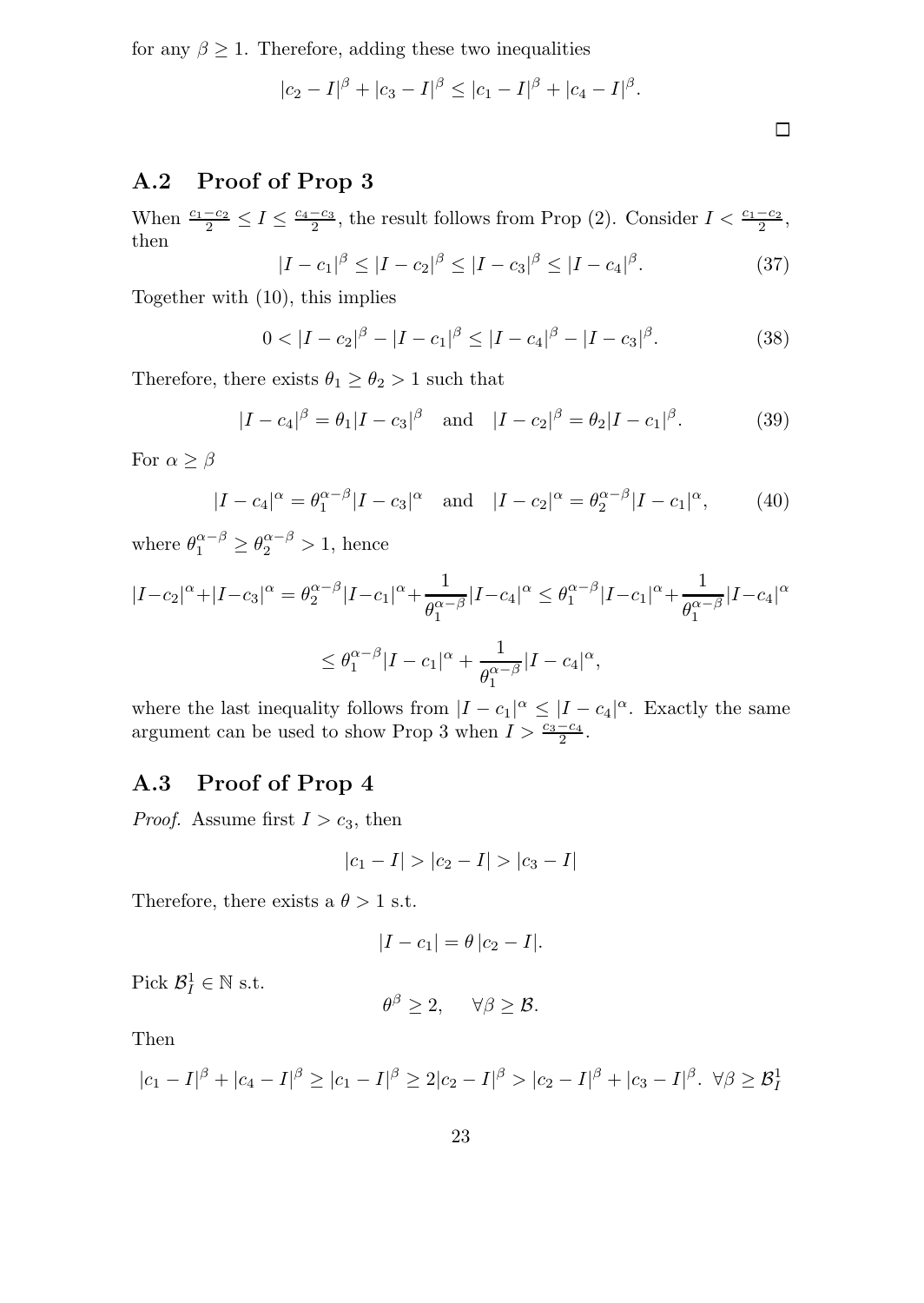If  $I < c_2$ , then

$$
|c_4 - I| > |c_3 - I| > |c_2 - I|
$$

and thus the same argument can be used to show there exists  $\mathcal{B}_I^2 \in \mathbb{N}$  such that

$$
|c_4 - I|^{\beta} + |c_1 - I|^{\beta} > |c_2 - I|^{\beta} + |c_3 - I|^{\beta}, \quad \forall \beta \geq \mathcal{B}_I^2.
$$

In case  $c_2 \leq I \leq c_3$ , the existence of such a  $\mathcal{B}$  was proved in Prop 1, e.g.  $\mathcal{B} = 1$ .

Therefore the condition (10) is satisfied for any  $I \in [0, L]$  by choosing  $\beta \geq$  $\mathcal{B} = \max_{I \in [0,L]} \max\{\mathcal{B}_I^1, \mathcal{B}_I^2\}.$  $\Box$ 

### **A.4 Proof of Prop 2**

We will show the condition holds for  $\beta = 1$ , which by Prop (3) implies it holds for all  $\beta \geq 1$ . Observe that if  $c_1, c_2$  and  $c_3, c_4$  are equidistant it follows that  $c_1 + c_4 = c_2 + c_3$ . For  $I < c_2$ 

$$
|I - c_2| + |I - c_3| = (c_2 - I) + (c_3 - I) = -2I + (c_2 + c_3)
$$
  
= -2I + (c\_1 + c\_4) = (c\_1 - I) + (c\_4 - I) \le |I - c\_1| + |I - c\_4|.

For  $I \geq c_3$ 

$$
|I - c_2| + |I - c_3| = (I - c_2) + (I - c_3) = 2I - (c_2 + c_3)
$$
  
= 2I - (c<sub>1</sub> + c<sub>4</sub>) = (I - c<sub>1</sub>) + (I - c<sub>4</sub>) \le |I - c<sub>1</sub>| + |I - c<sub>4</sub>|.

## **References**

- [1] http://www.eecs.berkeley.edu/Research/Projects/CS/vision/grouping/segbench/.
- [2] E. Bae and X. Tai, Graph cut optimization for the piecewise constant level set method applied to multiphase image segmentation, in Scale Space and Variational Methods in Computer Vision, Springer, 2009, pp. 1–13.
- [3] Y. Boykov and G. Funka-Lea, Graph cuts and efficient n-d image segmentation, Int. J. Comput. Vision, 70 (2006), pp. 109–131.
- [4] Y. BOYKOV AND V. KOLMOGOROV, An experimental comparison of mincut/max-flow algorithms for energy minimization in vision, in Energy Minimization Methods in Computer Vision and Pattern Recognition, 2001, pp. 359–374.
- [5]  $\frac{1}{10}$ , Computing geodesics and minimal surfaces via graph cuts, in ICCV '03: Proceedings of the Ninth IEEE International Conference on Computer Vision, Washington, DC, USA, 2003, IEEE Computer Society, p. 26.
- [6] Y. Boykov, V. Kolmogorov, D. Cremers, and A. Delong, An integral solution to surface evolution pdes via geo-cuts, ECCV06, (2006), pp. 409–422.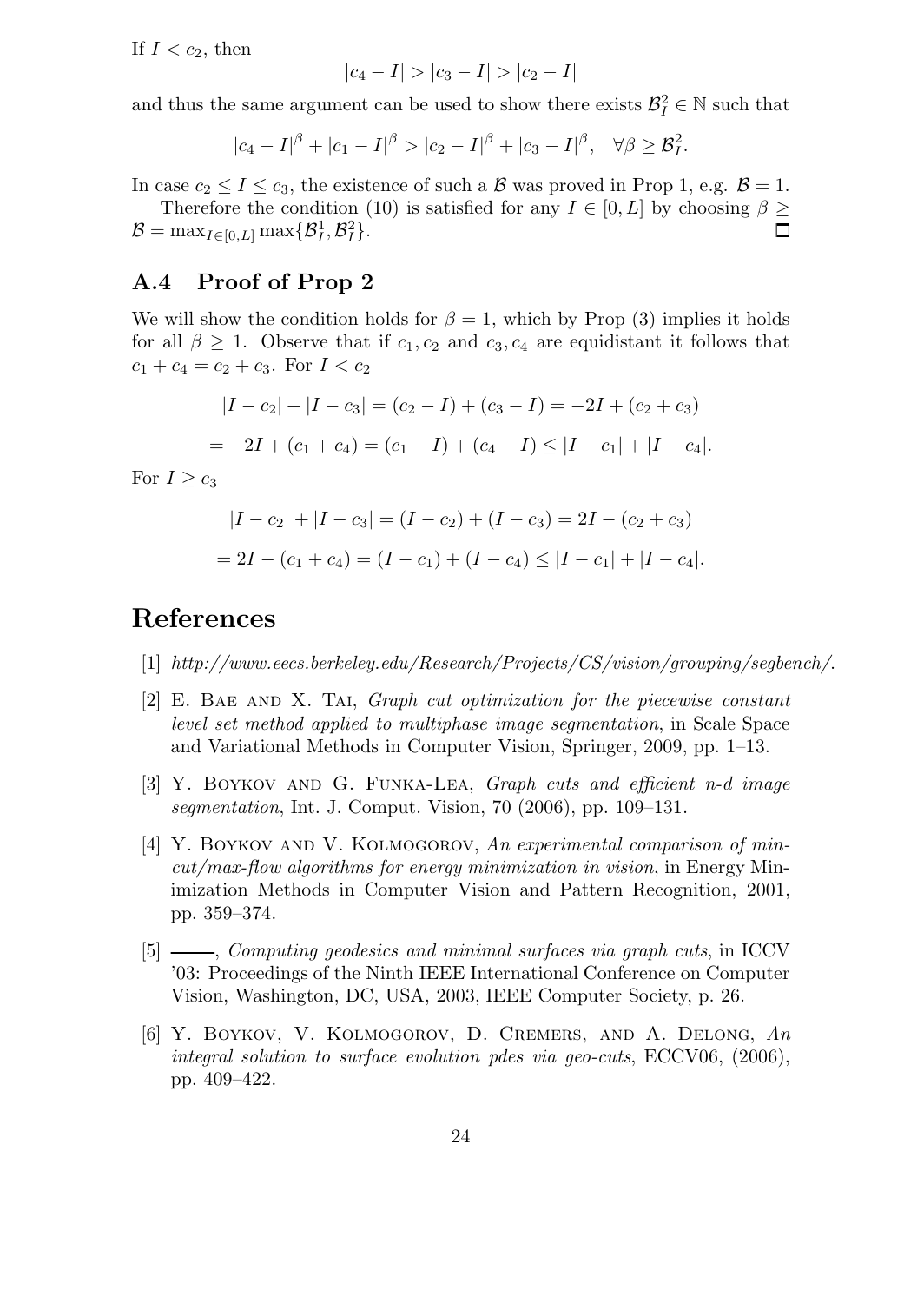- $[7]$  Y. BOYKOV, O. VEKSLER, AND R. ZABIH, Fast approximate energy min*imization via graph cuts,* in ICCV  $(1)$ , 1999, pp. 377–384.
- [8] X. Bresson and T. Chan, Non-local unsupervised variational image segmentation models, UCLA, Applied Mathematics, CAM-report-08-67, (2008).
- [9] A. Chambolle, Total variation minimization and a class of binary mrf models, in Energy Minimization Methods in Computer Vision and Pattern Recognition, Springer Berlin / Heidelberg, 2005, pp. 136–152.
- [10] T. Chan and L. Vese, Active contours without edges, IEEE Image Proc., 10, pp. 266-277, 2001.
- [11] J. DARBON, A note on the discrete binary mumford-shah model, Proceedings of Computer Vision/Computer Graphics Collaboration Techniques, (MIRAGE 2007), LNCS Series vol. 44182, (March 2007), pp. 283–294.
- [12] J. DARBON AND M. SIGELLE, *Image restoration with discrete constrained* total variation part i: Fast and exact optimization, J. Math. Imaging Vis., 26 (2006), pp. 261–276.
- $[13]$   $\_\_\_\_\_\$  Image restoration with discrete constrained total variation part ii: Levelable functions, convex priors and non-convex cases, J. Math. Imaging Vis., 26 (2006), pp. 277–291.
- [14] A. DERVIEUX AND F. THOMASSET, A finite element method for the simulation of a Rayleigh-Taylor instability, in Approximation methods for Navier-Stokes problems (Proc. Sympos., Univ. Paderborn, Paderborn, 1979), vol. 771 of Lecture Notes in Math., Springer, Berlin, 1980, pp. 145–158.
- [15] S. Geman and D. Geman, Stochastic relaxation, gibbs distributions, and the bayesian restoration of images, in Readings in uncertain reasoning, Morgan Kaufmann Publishers Inc., San Francisco, CA, USA, 1990, pp. 452–472.
- [16] D. M. GREIG, B. T. PORTEOUS, AND A. H. SEHEULT, Exact maximum a posteriori estimation for binary images, Journal of the Royal Statistical Society, Series B, (1989), pp. 271–279.
- [17] H. Ishikawa and D. Geiger, Segmentation by grouping junctions, in CVPR '98: Proceedings of the IEEE Computer Society Conference on Computer Vision and Pattern Recognition, Washington, DC, USA, 1998, IEEE Computer Society, pp. 125–131.
- [18] V. Kolmogorov and C. Rother, Minimizing nonsubmodular functions with graph cuts-a review, IEEE Trans. Pattern Anal. Mach. Intell., 29 (2007), pp. 1274–1279.
- [19] V. Kolmogorov and R. Zabih, Multi-camera scene reconstruction via graph cuts, in ECCV '02: Proceedings of the 7th European Conference on Computer Vision-Part III, London, UK, 2002, Springer-Verlag, pp. 82–96.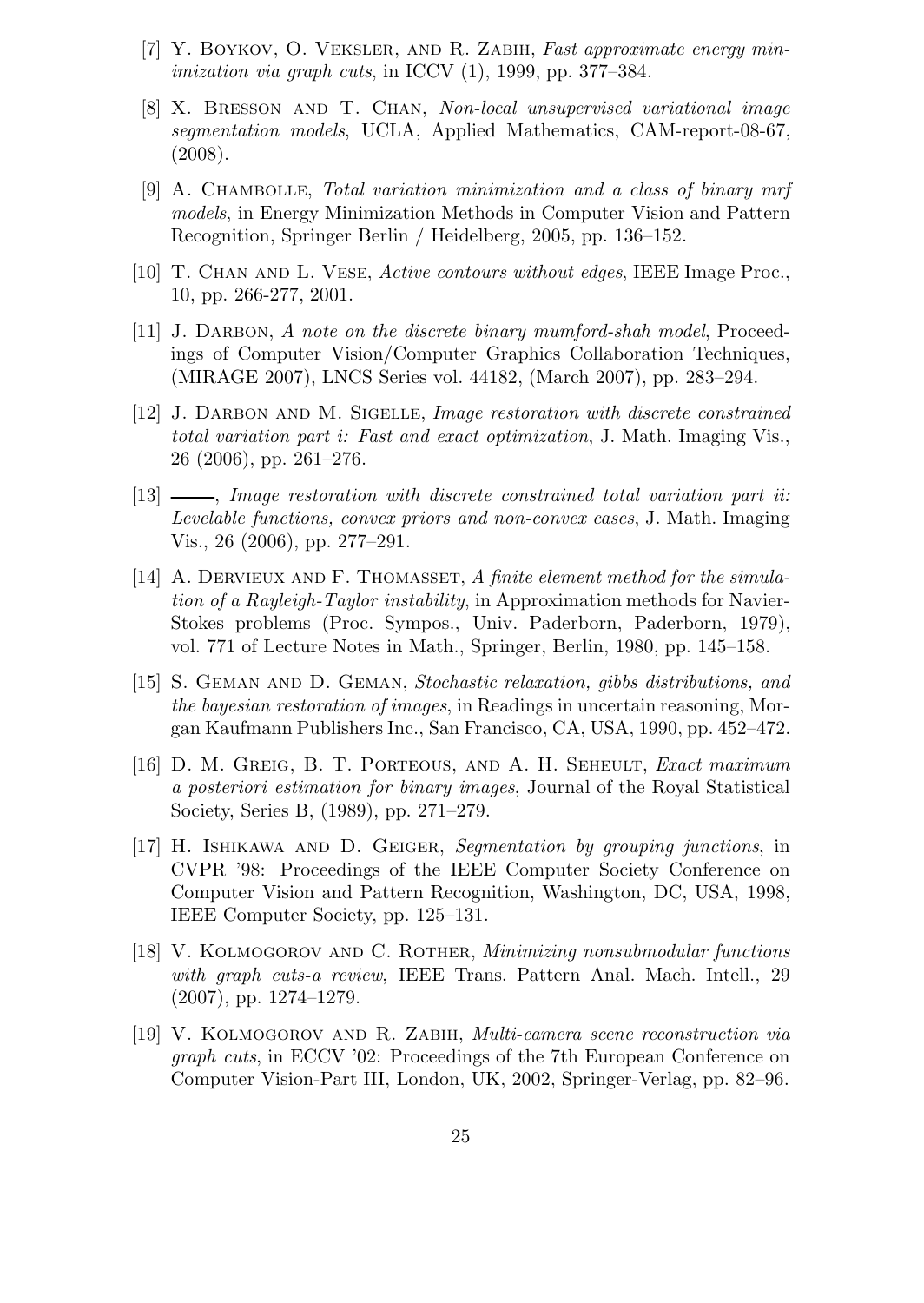- $[20]$  —, What energy functions can be minimized via graph cuts?, IEEE Transactions on Pattern Analysis and Machine Intelligence, 26 (2004), pp. 147–159.
- [21] N. Komodakis, G. Tziritas, and N. Paragios, Fast, approximately optimal solutions for single and dynamic mrfs, Computer Vision and Pattern Recognition, 2007. CVPR '07. IEEE Conference on, (17-22 June 2007), pp. 1–8.
- [22] D. F. L. FORD, Flows in networks, Princeton University Press, 1962.
- [23] J. Lellmann, J. Kappes, J. Yuan, F. Becker, and C. Schnorr, Convex multi-class image labeling by simplex-constrained total variation, in SSVM09, 2009, pp. 150–162.
- [24] J. Lie, M. Lysaker, and X. Tai, A binary level set model and some applications to mumford-shah image segmentation, IEEE Transactions on Image Processing, 15 (2006), pp. 1171–1181.
- $[25]$  , A variant of the level set method and applications to image segmentation, Math. Comp., 75 (2006), pp. 1155–1174 (electronic).
- [26] J. Lie, M. Lysaker, and X.-C. Tai, A variant of the level set method and applications to image segmentation, UCLA, Applied Mathematics, CAMreport-03-50, (2003).
- [27] D. MUMFORD AND J. SHAH, *Optimal approximation by piecewise smooth* functions and associated variational problems, Comm. Pure Appl. Math, 42, 42 (1989), pp. 577–685.
- [28] M. NIKOLOVA, S. ESEDOGLU, AND T. F. CHAN, Algorithms for finding global minimizers of image segmentation and denoising models, SIAM Journal on Applied Mathematics, 66 (2006), pp. 1632–1648.
- [29] S. Osher and J. Sethian, Fronts propagating with curvature dependent speed: algorithms based on hamilton-jacobi formulations, J. Comput. Phys., 79 (1988), pp. 12–49.
- [30] T. POCK, A. CHAMBOLLE, H. BISCHOF, AND D. CREMERS, A convex relaxation approach for computing minimal partitions, in IEEE Conference on Computer Vision and Pattern Recognition (CVPR), Miami, Florida, 2009. to appear.
- [31] C. ROTHER, S. KUMAR, V. KOLMOGOROV, AND A. BLAKE, *Digital* tapestry, in CVPR '05: Proceedings of the 2005 IEEE Computer Society Conference on Computer Vision and Pattern Recognition (CVPR'05) - Volume 1, Washington, DC, USA, 2005, pp. 589–596.
- [32] F. R. D. VELASCO, Thresholding using the ISODATA clustering algorithm, IEEE Trans. Systems Man Cybernet., 10 (1980), pp. 771–774.